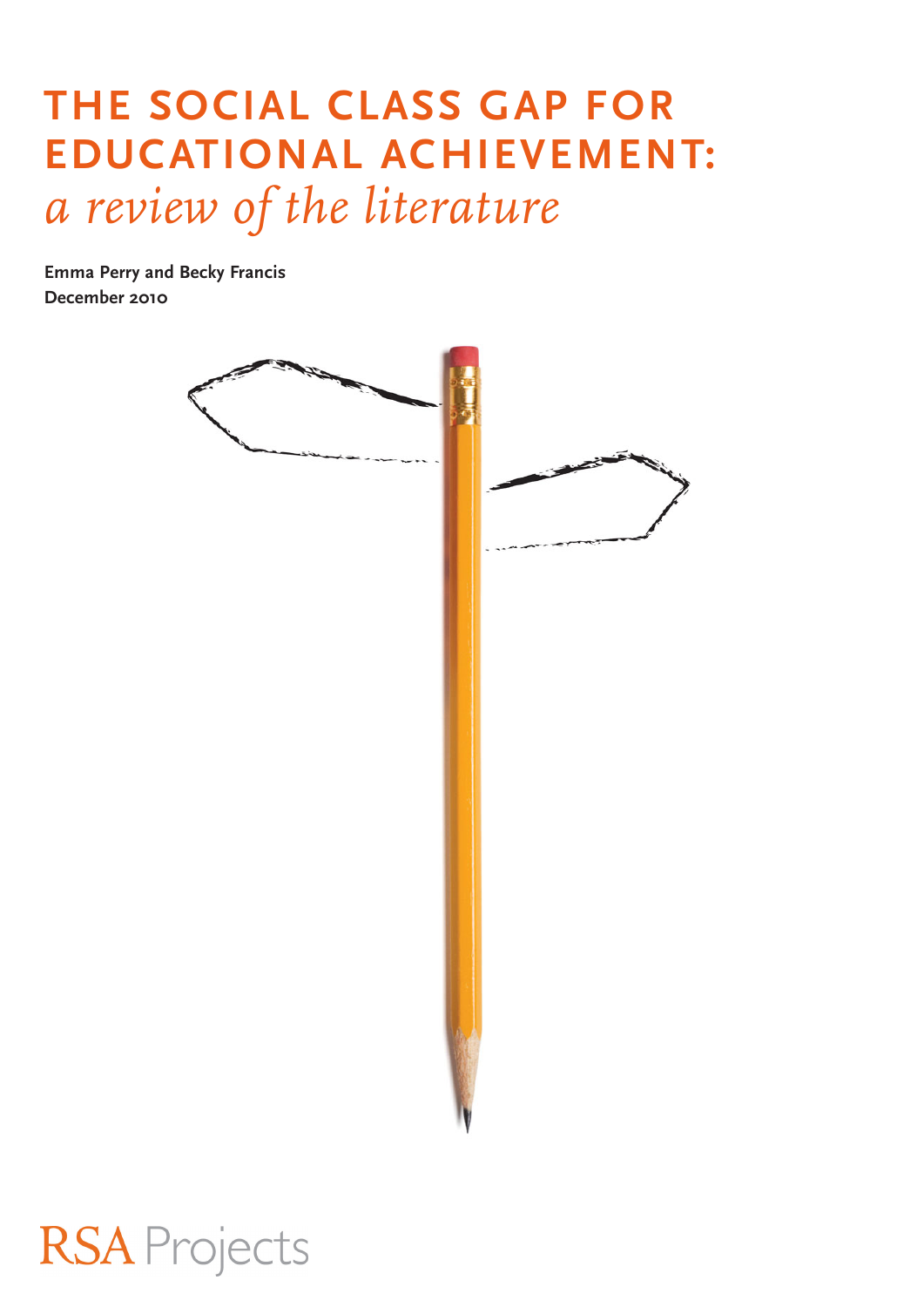*"Although policy makers are increasingly intent upon 'closing the gap' in educational achievement, recent strategies that aim to realise this, either by raising aspirations or diversifying the market, are both significantly flawed. There is a need for innovative ideas in order to close the social class gap in education."*

### **EXECUTIVE SUMMARY**

Social class remains the strongest predictor of educational achievement in the UK, where the social class gap for educational achievement is one of the most significant in the developed world. This has been identified as a policy concern by all three main political parties, illustrating as it does both the extent of wider social inequality in the UK, and an impediment to meritocracy and social mobility. But efforts thus far to close the gap have been largely unsuccessful, as this review highlights. What sort of initiatives and approaches, then, might prove more fruitful in addressing working-class educational achievement — especially within a climate of cuts which threaten to exacerbate existing inequalities?

This review of the literature seeks to address such questions. It begins by establishing the scale and persistence of the social class gap for educational achievement, acknowledging how patterns are complicated by other factors such as gender and ethnicity, and exploring the social class gap from the early years through to post-16.

We then turn to approaches to the problem adopted by the previous government (and maintained in particular government-funded and other initiatives). These have included a range of programmes, including those focused on the early years, and those targeting schools in areas of disadvantage. Recently, approaches have focused on: **a)** raising the aspirations of workingclass individuals, and **b)** on the diversification of the education market. Both approaches are reviewed and analysed. In relation to the former, we report the concerns in the literature that the focus on 'aspirations' individualises the problem of underachievement, locating the 'problem' exclusively with working-class families, and ignoring the issues around social capital and structural aspects of the education system that mitigate against both achievement and 'aspiration'. Hence, there appears to be a need for more nuanced, structural accounts of working-class educational achievement, and further creative interventions that seek to genuinely engage with and value the unique lived experiences of working-class families.

In addition to the positioning of working-class young people and their families as lacking in aspiration, working-class educational underachievement has also been located with 'failing schools', which are often situated in deprived areas. In an effort to remedy this situation, the previous Labour government aimed to 'drive up standards' through the diversification of the market and increased competition. These various initiatives — including the academies programme, and the coalition government's further 'freeing' of the market via allowing schools independence from local authorities, and the inception of 'free schools' — are discussed, and the emerging literature analysed. It is noted that while aspects of these approaches have produced small gains, the literature concurs that the marketisation of education works against the closing of the social class gap, given the stronger purchasing power of the middle-classes, and their ability to successfully 'play the game' due to their various social and cultural capitals. This conclusion is demonstrated via a range of research on school choice, school quality in relation to pupil demographics, achievement according to socio-economic background in different education sectors and systems, and so on.

Hence we argue that, although policy makers are increasingly intent upon 'closing the gap' in educational achievement, recent strategies that aim to realise this, either by raising aspirations or diversifying the market, are both significantly flawed. There is a need for innovative ideas in order to close the social class gap in education.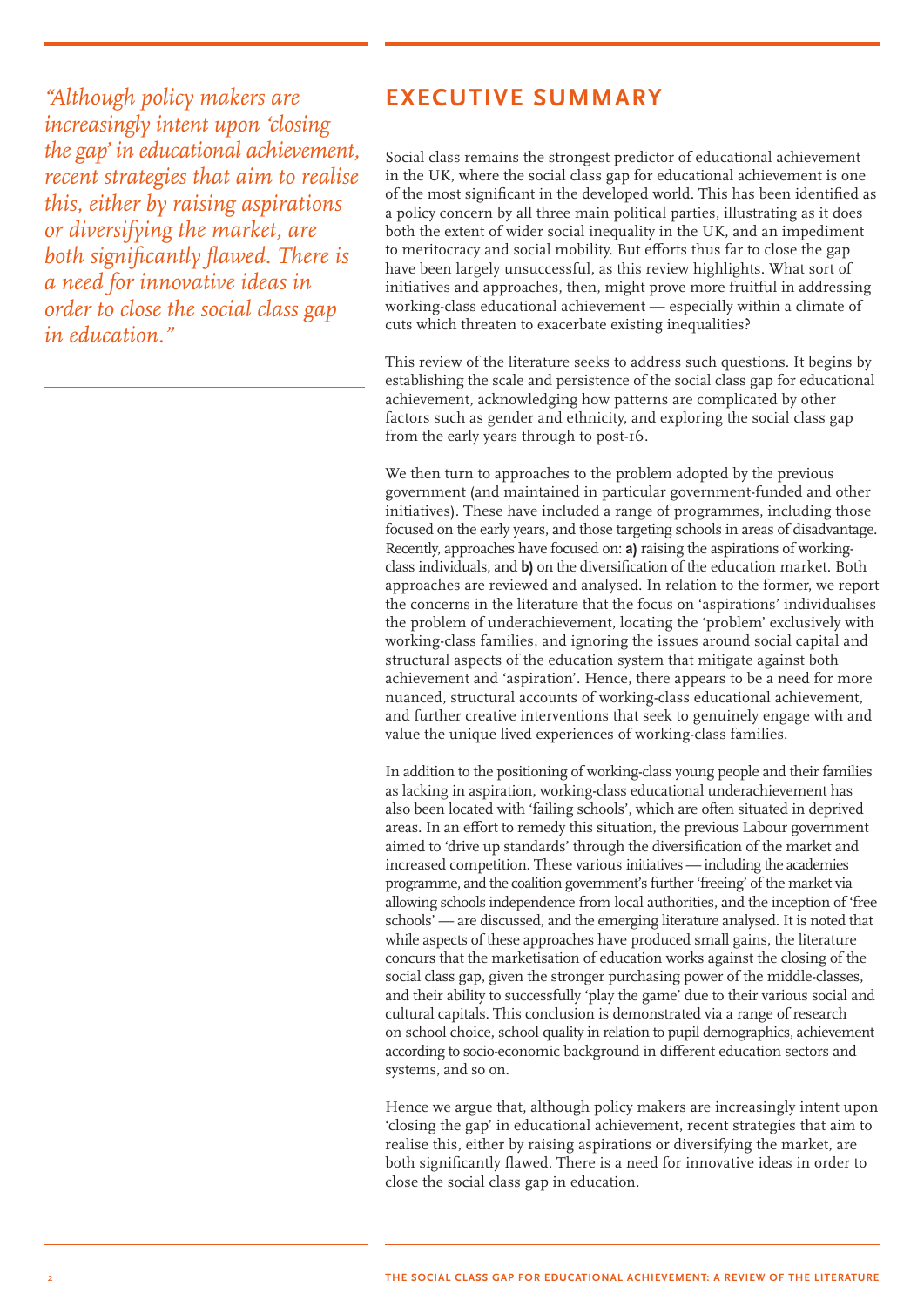*"Our analysis demonstrates that in spite of the quantity of initiatives implemented in recent years, there is considerable debate about their effectiveness."*

There has been a wide range of interventions from government and charities that have sought to address the issue of the social class gap for educational achievement. Clearly we cannot do justice to, or even mention, all of them in this brief review. However, we review key programmes which have approached the issue in different ways. Our analysis demonstrates that in spite of the quantity of initiatives implemented in recent years, there is considerable debate about their effectiveness. Many of the initiatives are measured through increases in attainment, and overall there has been little sustained improvement with regard to the educational outcomes of disadvantaged groups. There are a number of explanations for this, including the notion of 'low aspirations'. However, the literature shows that the increasingly segregated education system, driven via a market in which the wealthy have better purchasing power (via both financial and social capital), mitigates against the narrowing of the social class gap for attainment. Although various positive interventions have been developed, there is skepticism in the literature as to whether the 'grafting' of interventions onto a fundamentally unequal education system can significantly address inequality. As such there are arguments for an approach that simultaneously tackles social and educational inequality. Holistic interventions are required, which take into account the dynamics of local areas. And innovative thinking is required as to what a more socially just education system might look like.

Our analysis of the literature and various philanthropic interventions in the field identifies several trends in attempts to address the social class gap for educational attainment, as follows:

- A 'meritocratic' approach that targets individual high achieving working-class young people
- A focus on 'raising aspirations' of individuals and their families
- A focus on academic routes, and on prestigious universities and career paths
- A focus on attainment, rather than engagement with education

Of course, there are initiatives that do not share these attributes; but these points reflect the overall trend. What our analysis suggests, then, is that there is a relative lack of philanthropic initiatives to narrow the social class gap adopting the following features:

- **•** A focus on educational engagement and ownership by working-class young people, as a precursor to achievement
- **•** Addressing working-class young people as a group, irrespective of 'ability'; emphasising collectivist, rather than individualistic approaches
- **•** Attention to vocational routes and careers in addition to academic routes
- **•** A focus on, and valuing of, the existing knowledges of working-class young people

We argue that, not only are such approaches currently scarce, but that they are vital to incorporate if the social class gap in achievement is to be addressed (as opposed to simply making slight increases in the number of working-class applicants to elite universities, and so on; important as this latter may be). The success of any local and/or small-scale intervention may be constrained by the regressive effects of structural aspects within the education system. However, we would argue nevertheless that understanding working-class young people's local circumstances and employment prospects, focusing on engaging working-class young people with their education as a necessary precursor to attainment, and valuing workingclass young people's existing experience and expertise, are of fundamental importance in facilitating success.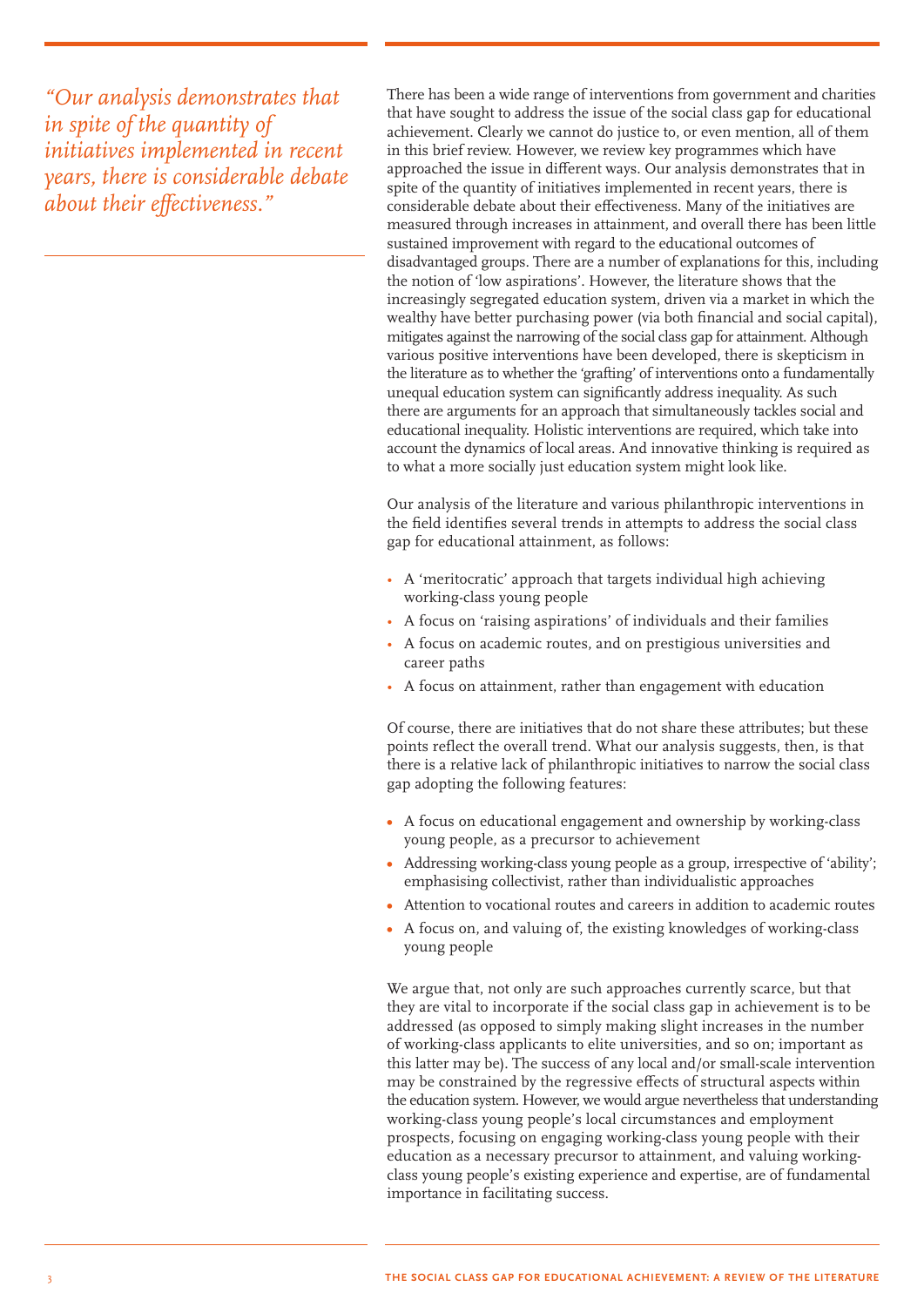*"Holistic and collaborative models should be developed which seek to include these young people, value their lived experiences, and enable them to exercise greater agency and control over their transition from school to work."*

### **Introduction**

The persistent social class<sup>1</sup> gap for educational attainment has been identified as a policy concern by all three main political parties, illustrating as it does both the extent of wider social inequality in the UK and an impediment to meritocracy and social mobility. As part of the RSA's commitment to social justice and its aim to enable underprivileged social groups to realise their potential, this review seeks to map the current research and policy terrain with regard to working-class pupils' educational engagement and achievement. It outlines the key issues in relation to the complex problem of the social class gap for educational attainment, and discusses some of the policies that have endeavoured to remedy the situation in recent years. Various attempts have been made to reinvigorate and resource education in areas of poverty, to 'raise aspirations' of working-class young people, and to expand and diversify the education market. The review draws on research evidence which indicates that these approaches are limited or flawed, and suggests that further innovative thinking and practice is required in order to increase working-class young people's engagement in education. It recommends that holistic and collaborative models should be developed which seek to include these young people, value their lived experiences, and enable them to exercise greater agency and control over their transition from school to work.

There is wide academic discussion about terminology and related indicators: the statistics informing the debate are often based on indicators of poverty (e.g. free school meals), but we retain reference to social class given the sociological insistence on the importance of identity and structural context in informing the issues at stake (see e.g. Sayer, 2005).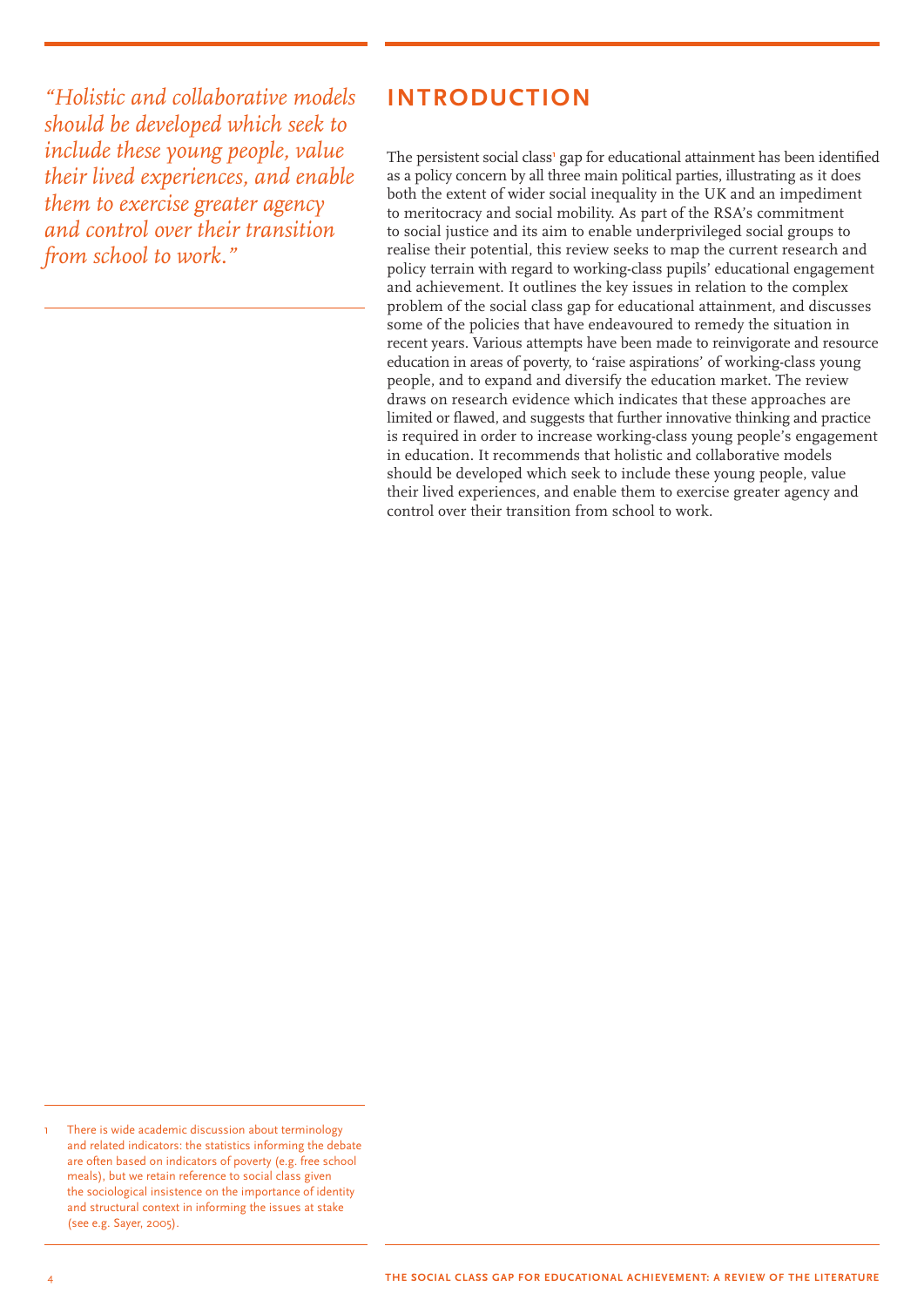*"The yawning gap between the educational achievement of poor children and their more affluent peers remains a complex and seemingly intractable problem."*

## **Social class and educational attainment: what is the problem?**

Education Secretary Michael Gove recently told a Commons education committee that "rich, thick kids" do better than "poor, clever" children, even before they start school. Although the blunt and emotive language provoked criticism from the National Association of Head Teachers (Guardian, 2010a), there is a broad agreement with Gove's essential message, that of the clear connection between poverty and educational (under) achievement; and the problematics of this relationship for notions of a meritocratic, 'fair' society. Many recent statistical studies have highlighted that social class is the strongest predictor of educational attainment in Britain (Cassen and Kingdon, 2007; Dyson *et al.*, 2010; National Equality Panel, 2010; Sodha and Margo, 2010; Kerr and West, 2010). It is increasingly recognised as a problem by policy makers, featuring prominently in the manifestos of the three main parties, and is also a popular topic in the media.**<sup>2</sup>** However, despite the extensive attention that the topic has received, and a variety of initiatives (including *Excellence in Cities, Aimhigher*, and *Extra Mile*) that have been developed over the last 13 years under a Labour government, the yawning gap between the educational achievement of poor children and their more affluent peers remains a complex and seemingly intractable problem.

Statistics have highlighted that British children's educational attainment is overwhelmingly linked to parental occupation, income, and qualifications (Lupton *et al*, 2009; National Equality Panel, 2010; Sodha and Margo, 2010). Marked differences become apparent during early childhood with regard to readiness for school (National Equality Panel, 2010). By the age of three, poor children have been assessed to be one year behind richer ones in terms of communication (BBC, 2010a), and in some disadvantaged areas, up to 50% of children begin primary school without the necessary language and communication skills (National Equality Panel, 2010). As compulsory schooling progresses, educational inequalities continue to widen between children from poor families and those from more affluent backgrounds. Using free school meals as the best available indicator of socio-economic background (Cassen and Kingdon, 2007; National Equality Panel, 2010), statistics show that at Key Stage 2, 53.5% of pupils eligible for free school meals reach the expected level (i.e. level 4 or above) in English and mathematics, compared with 75.5% of pupils who are not eligible (DCSF, 2009a). Furthermore, these children are more likely to attend the lowest-performing schools in deprived areas (Cassen and Kingdon, 2007; Kerr and West, 2010). They are also disproportionately likely to have been in care, and/or have special educational needs (Cassen and Kingdon, 2007; Kerr and West, 2010). Although this is a widespread international phenomenon, and research has shown that social deprivation has a negative impact on educational attainment across all OECD countries (Kerr and West, 2010), the UK has a particularly high degree of social segregation (Cassen and Kingdon, 2007; National Equality Panel, 2010) and is one of the nations with the most highly differentiated results among OECD countries (OECD, 2007).

For example, the BBC's recent **School Season** drew attention to the issue through programmes such as **Unequal Opportunities with John Humphrys** (2010).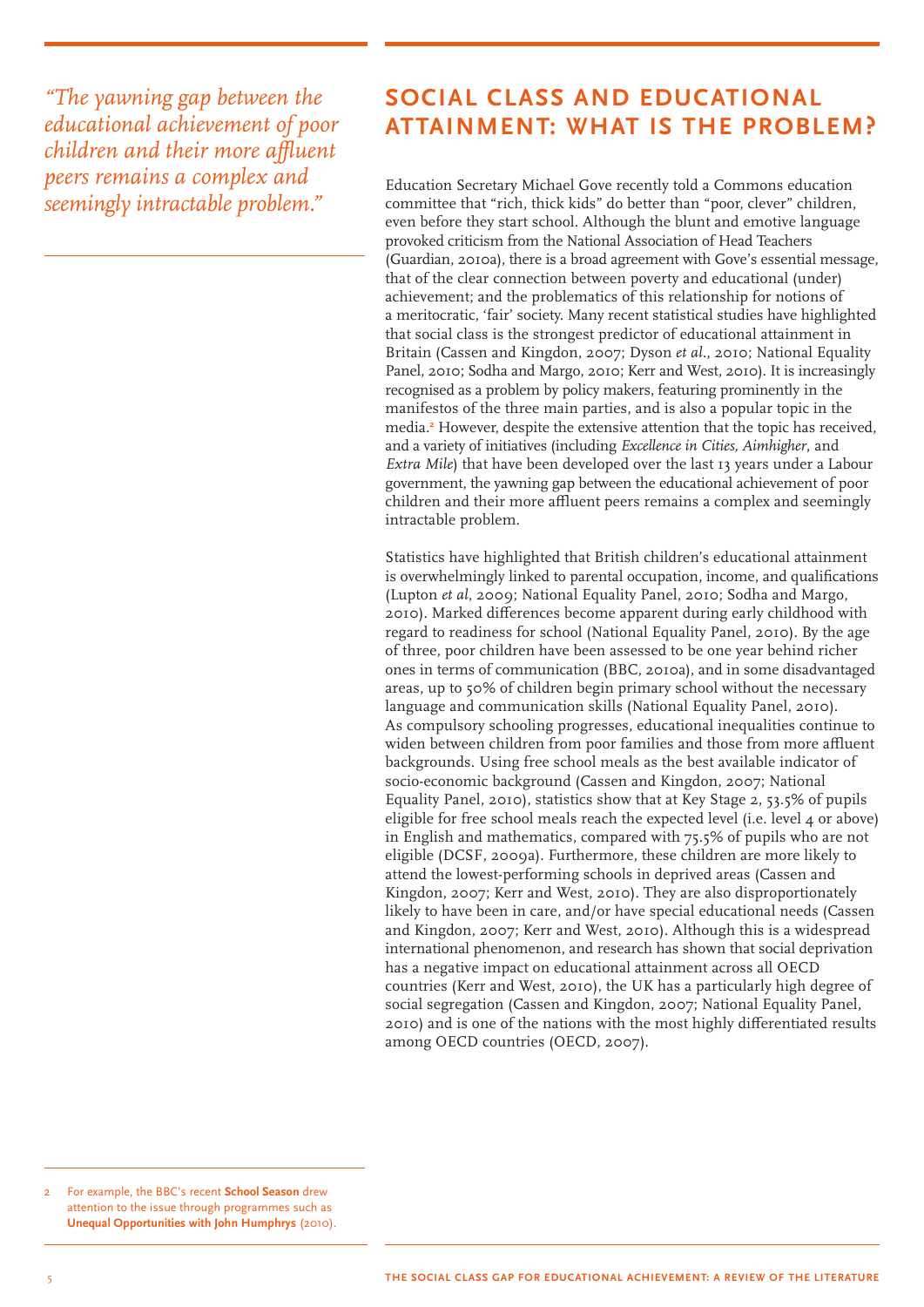#### **Gender and ethnicity: complex patterns of inequality**

Although social class is the strongest predictor of educational achievement, it intersects in complex ways with other factors, notably gender and ethnicity. For example, certain groups of middle-class minority ethnic students continue to underachieve in relation to their white middle-class counterparts (see e.g. Strand, 2010), and although middle-class boys still outperform working-class girls at literacy, girls outperform boys at literacy within each social group (Francis and Skelton, 2005). The debate around 'boys' underachievement' was precipitated during the early 1990s, with the inception of the publication of school league tables, which included a breakdown of results according to gender (Francis, 2006). Since then, boys have consistently outnumbered girls as 'low achievers' by three to two (Cassen and Kindgon, 2007) and this trend is reinforced by recent statistics that show 54.4% of girls achieving 5 or more A\*-C grade GCSEs compared with 47.1% of boys (DCSF, 2009b). Popular discourses have tended to explain this underachievement by positioning boys as struggling to cope in a 'feminised' school environment (see Epstein *et al.*, 1998; Francis and Skelton, 2005, for critique). For example, the BBC's *Gareth Malone's Extraordinary School for Boys* (2010b) is a recent example of a host of work seeking to provide 'boy friendly' ways of learning that include learning outdoors, extensive physical activity, taking risks, competing with others, 'boy friendly' content, and learning with fathers. However, feminist researchers have been extremely sceptical with regard to the framing of the problem and its attendant solutions, asserting that these explanations are based on flawed essentialist models of 'masculinity' and 'femininity' (Mac an Ghaill, 1994; Epstein *et al.*, 1998; Martino, 1999; Francis and Skelton, 2005; Francis, 2006). They have shown the lack of effectiveness of 'boy-friendly' approaches, and the potential damage caused by playing on stereotypes of 'what boys like' (Jackson, 2002; Lingard *et al*., 2002; Martino & Meyenn, 2002; DCSF 2009c). Furthermore, they have argued that by focusing resources exclusively on 'boys' needs', a more sophisticated understanding of the complex patterns of inequality relating to gender, ethnicity and social class is overlooked.

Certainly, when assessing educational achievement in relation to social class and ethnicity as well as gender, a more complex picture begins to emerge. By age 16, half of all boys receiving free school meals have results in the bottom quarter of the overall distribution (National Equality Panel, 2010). Girls taking free school meals continue to underperform in relation to girls and boys not on free school meals, reminding us of the importance of not simply viewing this as a 'boys' issue (Francis and Skelton, 2005). Researchers have also drawn attention to the low average achievement and deteriorating position through secondary school of low-income boys from Black Caribbean, Black African and Pakistani backgrounds (Cassen and Kingdon, 2007; Strand & Demie, 2007; National Equality Panel, 2010).**<sup>3</sup>** However, it is the underachievement of white working-class boys that is becoming a rising cause for concern (Cassen and Kingdon, 2007; Demie and Lewis, 2010). Recent statistics show that 19% of white British boys eligible for free school meals achieved 5 or more A\*-C grade GCSEs including English and mathematics; 31.7 percentage points lower than the figure for all pupils (DCSF (Department for Children, Schools and Families), 2009b). Researchers have also noted that eligibility for free school meals is associated particularly strongly with low levels of attainment for white British pupils, more so than for other ethnic groups (Cassen and Kingdon, 2007; Archer and Francis, 2007; Demie and Lewis, 2010; Kerr and West, 2010).

For some of these groups girls also continue to underperform in comparison to their white middle-class counterparts, if not to the same extent as boys (e.g. Gilborn and Mirza, 2000; Archer and Francis, 2007).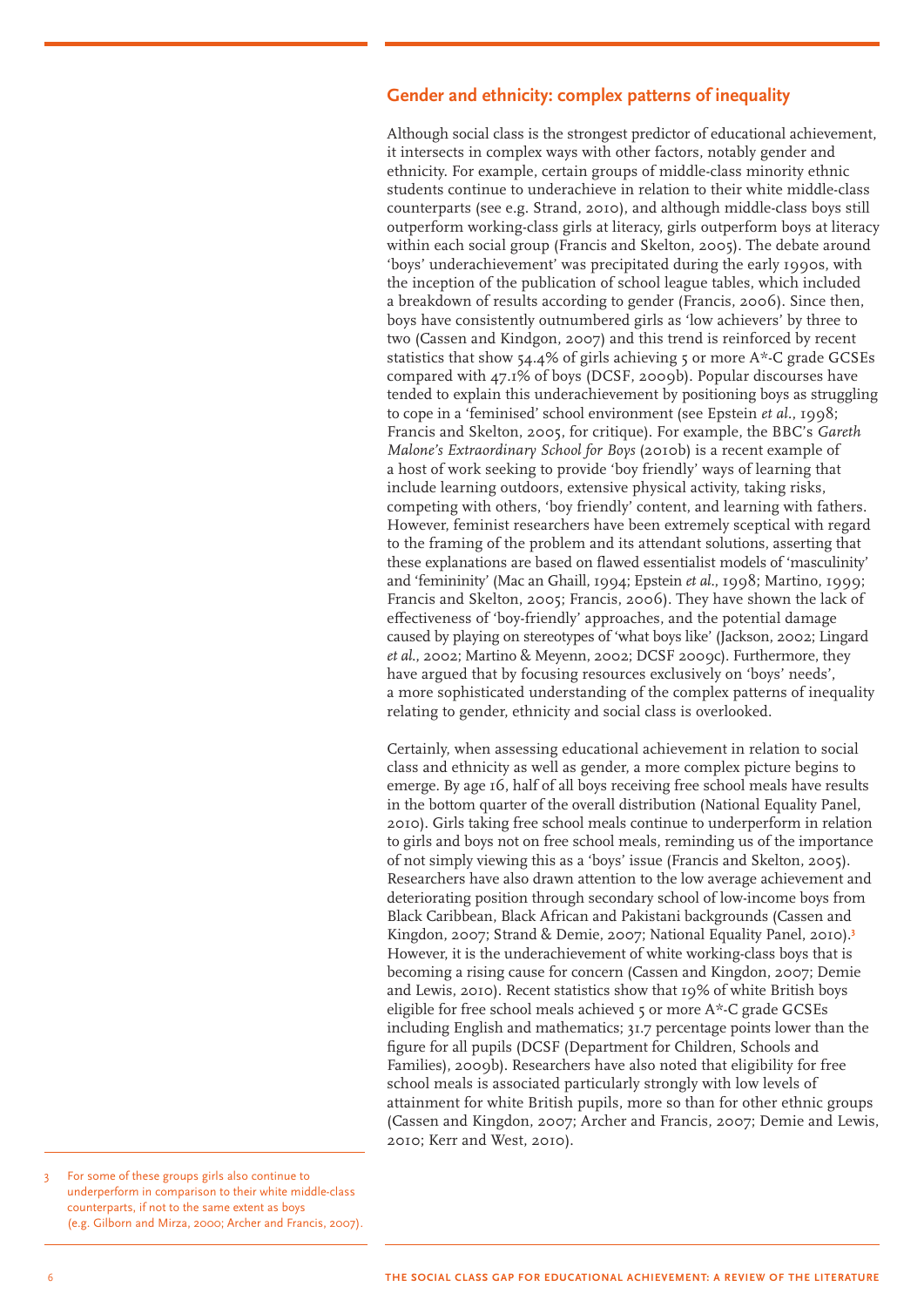*"Inequalities are not only evident throughout the years of compulsory schooling, but persist in relation to rates of participation in further and higher education."*

Some reports have linked the underachievement of white working-class pupils to the loss of 'white culture' and identity in comparison with other ethnic minority groups (Demie and Lewis, 2010). However, researchers such as Nayak (2001) have argued that ethnicity is a dynamic and shifting category and that 'whiteness' encompasses a wide and diverse range of ethnicities and cultures. Racism has been identified as impacting the trajectories of minority ethnic groups, including 'invisible ethnic minorities' falling into the 'white working-class' category (such as migrants, and the exceptionally under-achieving Gypsy/Roma group).**<sup>4</sup>** This position is also challenged in a collection of papers published by the Runnymede Trust (Sveinsson, 2009), which suggest that the white working-class are in fact losing out to the middle-classes rather than other ethnic minority groups. The authors of this collection claim that by framing white working-class disadvantage as an ethnic disadvantage as opposed to a class disadvantage, attention is diverted away from an analysis of wider social and economic inequalities. Cassen and Kingdon (2007) have also observed that within each ethnic group, the lower the social class, the lower the proportion of pupils gaining five A\*-C grades at GCSE. This demonstrates the continued need to foreground social class in an analysis of educational attainment, whilst maintaining a broad awareness of the complex way social class intersects with gender and ethnicity to reproduce inequalities in educational attainment.

#### **Post 16: unequal trajectories into higher education**

Inequalities are not only evident throughout the years of compulsory schooling, but persist in relation to rates of participation in further and higher education. Despite initiatives such as *Aimhigher* (discussed in more detail below), which aim to increase working-class young people's desire to engage in further and higher education, pupils with GCSE results above the national median who have been eligible for free school meals are less likely to go on to higher education than more affluent students with the same results (National Equality Panel, 2010). The number of young people categorised as 'NEET' (not in education, employment or training) has also been an issue that confounds policy makers (Cassen and Kingdon, 2007; Sodha and Margo, 2010). One in seven 16-18 year olds were 'NEET' in November 2009 (Sodha and Margo, 2010), and these individuals were disproportionately likely to have truanted or been excluded from school, have few educational qualifications, misuse drugs and alcohol, be a teenage parent, and have mental health issues (Sodha and Margo, 2010). They were also more likely to become involved in crime (Cassen and Kingdon, 2007), leading the Department for Education to observe that "these outcomes have a cost for both the individual and the economy, and we cannot afford this waste of potential" (DfE website, 2010a). However, the Education and Skills Act 2008 increased the age of participation in compulsory schooling and will require young people to remain in education or training until 17 from 2013 and 18 from 2015, thus eradicating the 'NEET problem' in this age group (DfE, 2010a) — though not necessarily the problems of educational engagement for those concerned. This, coupled with the recently announced cuts to the Education Maintenance Allowance (EMA) — which gave students from low-income families a weekly benefit of up to  $f_3$  for their attendance at sixth form or FE college — could result in such students being officially signed up, but failing to attend college (Laird, 2010); raising the potential for consequent social problems and educational under-attainment.

With regard to working-class rates of participation in higher education, 49% from the poorest fifth of families say they are likely to apply to university, compared with 77% of the richest fifth (Sodha and Margo, 2010), and only 4% of those eligible for free meals at 15 continue to study at university, compared with 33% of their peers (Guardian, 2010b). <sup>4</sup> See e.g. Sivanandan (2001); Derrington and Kendall,

(2004); Crozier et al (2010).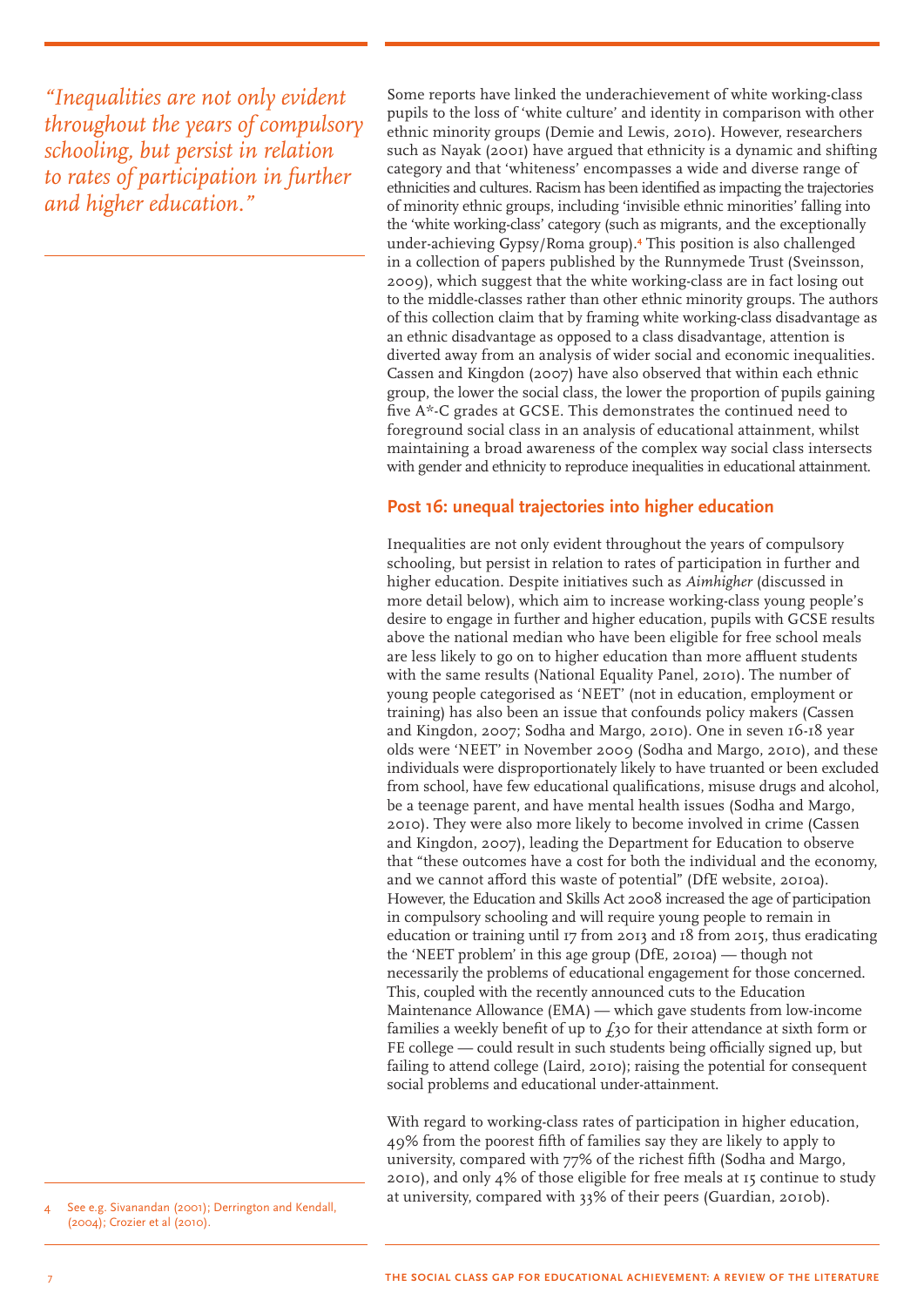*"Any analysis of inequalities in higher education should not only take into account the shifting identities of individuals with regard to their gender, ethnicity and social class, but should also challenge institutions and structures that create and sustain these inequalities."*

Working-class teenagers are also less likely to go to prestigious universities and are less likely to be awarded high degree classifications (National Equality Panel, 2010). For example, although Oxford and Cambridge universities have access schemes in place for students from low income backgrounds, very few apply for places, resulting in an intake of only 11.5% of working-class students at Oxford and 12.6% at Cambridge (Guardian, 2010c). As Gove himself pointed out in his speech to the Conservative Party conference, more young people from independent school Westminster alone attend the 'best' universities than the entire cohort of young people on free school meals (Gove, 2010). Such low rates of attendance have led some education researchers to observe that participation in higher education is not an equal or possible choice for everyone, partly because higher education is seen as a 'natural' progression and a 'non-choice' by the middle-classes, but is alien and unfamiliar to many working-class young people (Reay *et al.*, 2005). Crozier and Reay (2008) have also suggested that despite interventions that have attempted to broaden access to university, working-class young people are persistently regarded as problematic learners, and potential drop-outs. However, those working-class young people who are determined to succeed have been shown to demonstrate great resilience and commitment, despite the structural inequalities they face (Crozier and Reay, 2008; Crozier *et al.* 2009).

Consequently, some researchers have suggested that low rates of participation in further and higher education are connected to a complex combination of personal, social, economic, and cultural factors which lead many working-class young people to believe that university is 'not for the likes of us' (Archer *et al.*, 2003; Reay *et al.*, 2005; Archer *et al.*, 2007a). These factors also intersect with gendered and racialised identities that constrain working-class participation in a variety of ways. For example Archer *et al.* (2001) have noted that achievement of 'manhood' for many working-class men has traditionally been linked to secure and skilled work with its immediate financial rewards, as opposed to participating in academic work, which is positioned as 'soft' and 'feminine' (Epstein, *et al.*, 1998). Researchers have also asserted that any analysis of inequalities in higher education should not only take into account the shifting identities of individuals with regard to their gender, ethnicity and social class, but should also challenge institutions and structures that create and sustain these inequalities (Archer, *et al.*, 2003).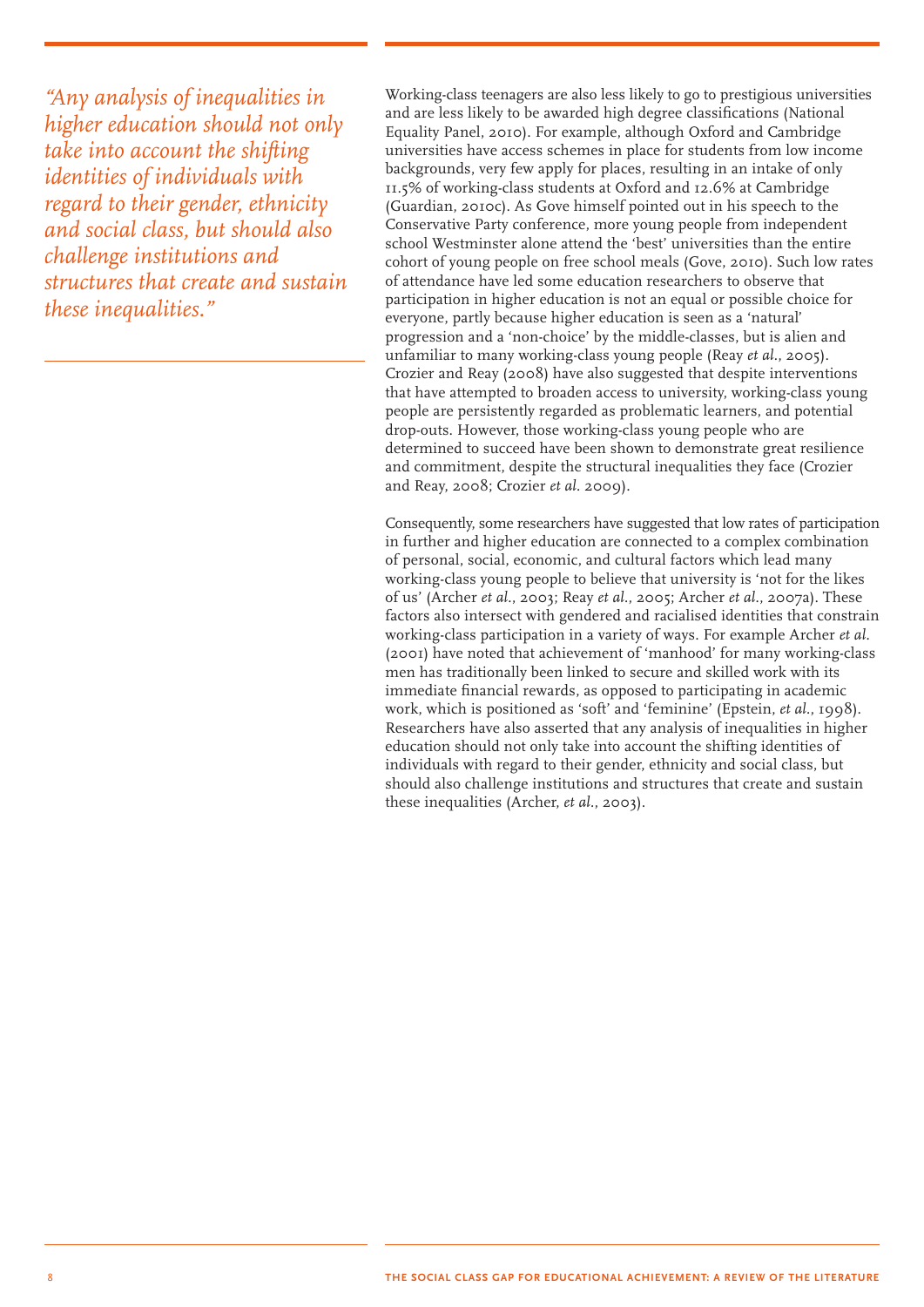*"It tends to be middle-class children within poorer schools that benefit most from school-based initiatives."*

## **Strategies to narrow the social class gap for educational achievement**

So what then has been done in recent years to address this complex and entrenched issue? The previous government focused attention on child poverty, supporting families, and strengthening early years provision. These might be expected to narrow attainment gaps further down the line; it is too early as yet to tell outcomes. However, outcomes are complicated by two key factors: **1)** recent government cuts, which are suggested by the IFS<sup>5</sup> to disproportionately affect the worst off, and which might therefore mitigate against any previous gains. **2)** The market in education which, as we shall discuss below, has been implicated in benefitting middle-class families and disadvantaging those from poorer backgrounds. It is notable that in spite of a package of redistributive policies and targeted programmes (especially targeted at the early years), the achievement gap has not narrowed more significantly; and arguably this suggests that there is a problem in the education system itself (see e.g. contributions by Stewart (2009), Lupton *et al.* (2009), and Kerr and West (2010) for discussion).

A range of other initiatives have sought to enhance provision in schools with poorer intakes, including targeted initiatives such as Excellence in Cities and the City Challenges (and recently programmes aimed at individual children such as 'Every Child a Reader'). These efforts may have contributed to a closing of the gap at school level (Lupton *et al.*, 2009; Lupton, 2010). However, it tends to be middle-class children within poorer schools that benefit most from school-based initiatives (Reay and Lucey, 2003; Lupton *et al.*, 2009). This trend has also been observed in academies (initiated by New Labour to improve educational attainment in areas of disadvantage), where the National Audit Office (2010) observe that on average, the gap between more disadvantaged pupils and others has grown wider in academies than in comparable maintained schools. It is perhaps then not surprising that in recent years there has been an increased focus on individuals falling behind.

Recent policies focused on narrowing the social class gap for educational attainment have tended to focus on raising the aspirations of working-class individuals and on the diversification of the education market. The following sections address these strategies in more detail.

#### **'Raising aspirations'**

The need to raise the aspirations of working-class young people was a central tenet of New Labour's education policy, leading former Prime Minister, Gordon Brown, to state that:

#### *The poverty of aspiration is as damaging as the poverty of opportunity and it is time to replace a culture of low expectations for too many with a culture of high standards for all. (2007)*

Such 'low expectations' have been frequently cited as one of the most significant barriers to working-class educational achievement by both researchers and policy makers (DCSF, 2009; Demie and Lewis, 2010; Sodha and Margo, 2010). For example, in the DCSF document entitled *The Extra Mile: How Schools Succeed in Raising Aspirations in Deprived Communities* (2009), the problem of low aspirations is explained as follows:

*Children living in deprived communities face a cultural barrier which is in many ways a bigger barrier than material poverty. It is the cultural barrier of*  low aspirations and scepticism about education, the feeling that education is *by and for other people, and likely to let one down. (2009: 2) by and for other people, and likely to let one down. (2009: 2)*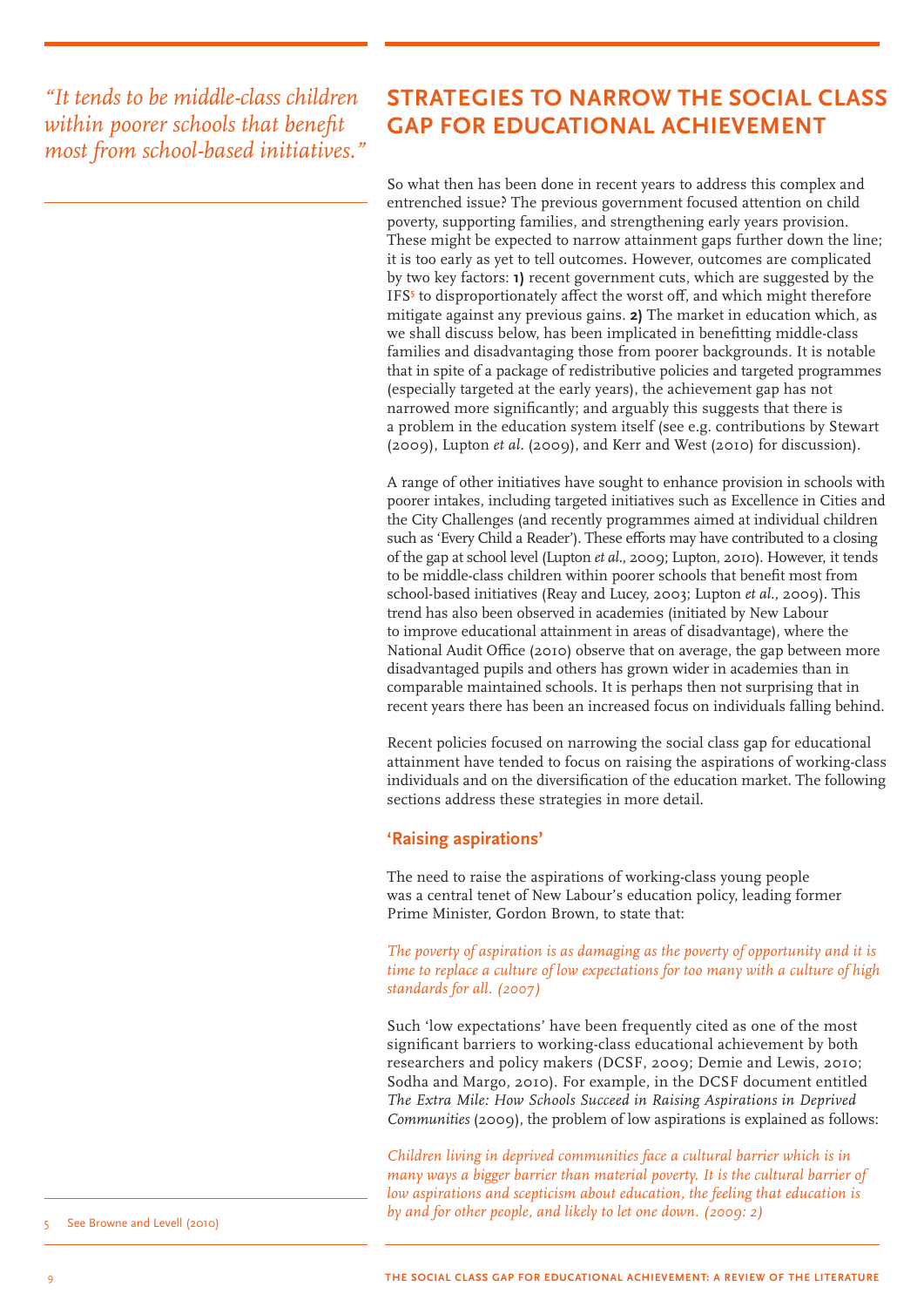The document continues by asserting that this 'cultural barrier' is reinforced by the perceived attitudes of some working-class parents:

*Often pupils come to school with a lid on their own aspirations. In some families the culture is fatalistic — parents pass on the idea that their status is relatively fixed. Effective schools help their pupils to break free of these limitations; so that they can have higher and realistic aspirations for the future. (2009: 25)*

Some recent studies have supported this position, additionally suggesting that some working-class parents are unable to provide their children with a stimulating and positive home environment, characterised by trips out in the local area, communicative family meals, and the consistent enforcement of rules and boundaries, such as regular bedtimes (Demie and Lewis, 2010; Sodha and Margo, 2010). Consequently, recent initiatives within schools, such as *Extra Mile,* have attempted to address this 'cultural barrier' by engaging with communities in order to tackle some of the perceived 'low aspirations' that are connected with some aspects of working-class culture.**<sup>6</sup>**

The problem of working-class underachievement is situated within these accounts as a primarily *cultural* problem. However, the assumptions underlying the discourse of 'raising aspirations' has been questioned by some researchers, who suggest that the projection of 'deficits' onto working-class young people and their families has the potential to stigmatise these individuals, and conveniently focuses on individual problems rather than institutional, financial or societal explanations (Rose, 1999; Gerwitz, 2001; Francis and Hey, 2009; Reay, 2009). Bauman (2005) has developed this position by asserting that within a neo-liberal society, individuals are positioned within economic frameworks of active, entrepreneurial citizenship. Through the discourses of the 'work ethic' and meritocracy, individuals are encouraged to believe that hard work combined with talent will naturally lead to social and economic rewards. Those who do not advance in this manner are portrayed as 'failed consumers', responsible for their own failure to thrive (Bauman, 2005). Thus, he suggests that by recontextualising poverty as a primarily cultural problem — a poverty of aspiration — economic 'success' is constructed as a matter of individual choice. His argument has been applied to educational achievement (e.g. Francis, 2006). Researchers writing from this perspective have observed therefore that the discourse of 'raising aspirations' positions working-class families as fundamentally irresponsible, 'unmotivated, unambitious and underachieving' (Reay, 2009: 24). Moreover, they have argued that such 'deficit discourses' (Francis and Hey, 2009) shift attention away from the social structures and institutions that perpetuate economic inequality and contribute to low educational achievement and locate them within the individuals themselves (Rose, 1999; Bauman, 2005; Sveinsson, 2009).

Education researchers have also drawn attention to the way in which school is a classed institution (Savage, 2003; Archer, 2007) that 'valorizes middle-class rather than working-class cultural capital' (Reay, 2001: 334). For example, Archer *et al.* (2007a) have claimed that powerful groups such as the middle-classes are more likely to experience a smooth transition between their own 'life-worlds' and the social institutions around them, whereas working-class pupils are more likely to experience disjuncture and alienation. Similarly, Reay (2001, 2002) has argued that working-class pupils are constructed by the education system in terms of what they 'lack', which often leaves them feeling worthless and educationally inadequate. Consequently, she has suggested that in order for working-class pupils to feel as though they are succeeding within this stratified system they need to 'lose themselves' and perform a more overtly 'middle-class' identity.

Examples include family learning classes, craft and music activities, and cultural experiences within the local area. The **Extra Mile** initiative is discussed in more detail below.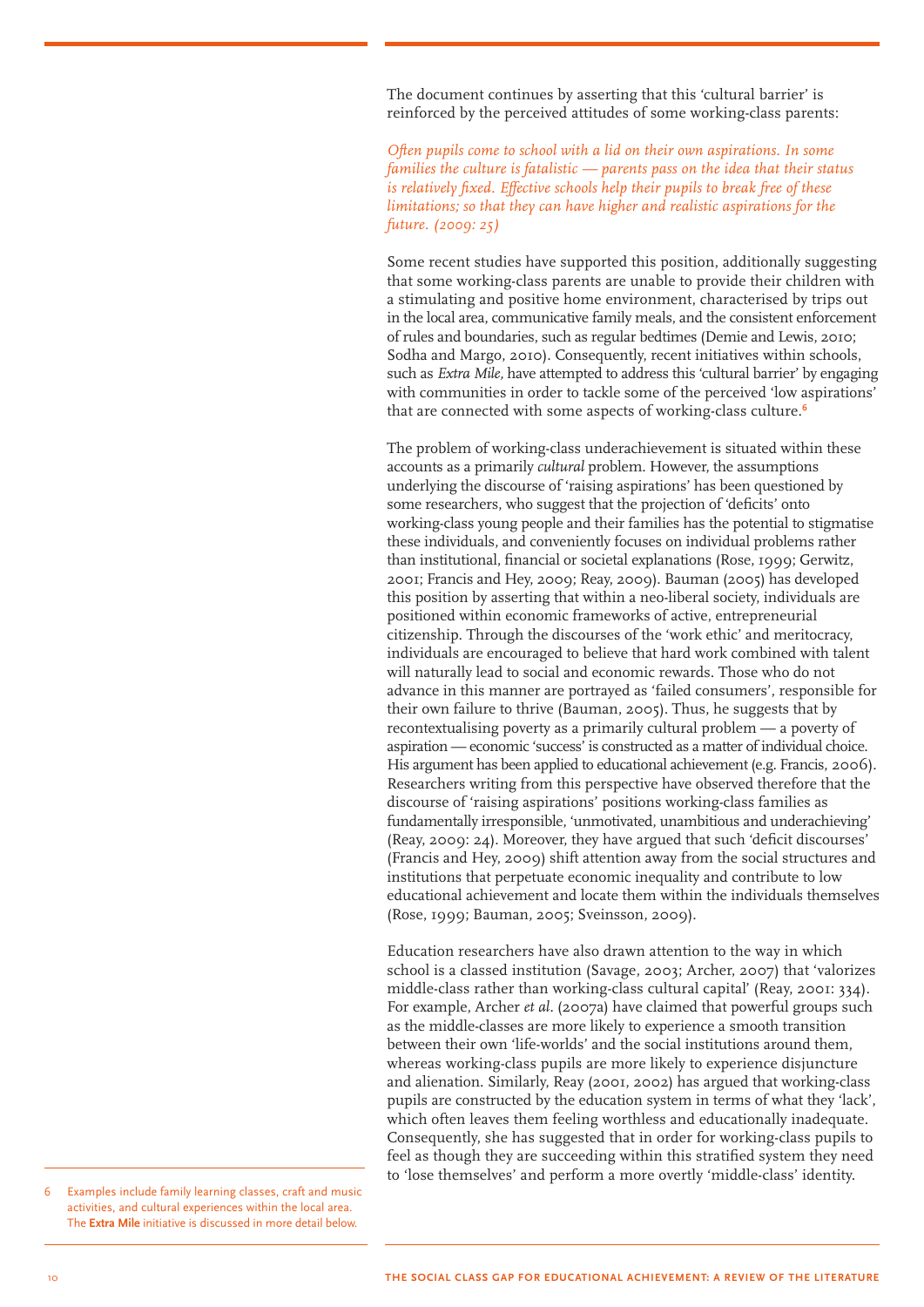*"As working-class children understand and internalise messages that they are 'slow' and underachieving, a self-fulfilling prophecy whereby expectations are lowered results — 'lower aspirations' being a logical response to the messages provided."*

- For example, pupils assessed as having the potential to achieve a C grade as opposed to a D grade at GCSE level may receive more support than those who are perceived as being unlikely to achieve any A\*-C grades (Cassen and Kingdon, 2007).
- 8 The RSA Academy in Tipton comprises a further example here: located in an area of disadvantage, in the two years since it opened the percentage of pupils gaining 5 A\*-C at GCSE has risen from 58% to 95%, and from 29% 5 A\*-Cs including maths and English, to 45%.
- 9 And it seems that the coalition government may be returning attention to underperforming schools, with a recent announcement that they will offer money to philanthropic organisations willing to take these schools over to secure school improvement (DfE, 2010b)

Besides such issues of identity and (lack of) recognition, there are also clear structural issues that impede working-class achievement, and which need to be acknowledged. For example, working-class pupils are more likely to attend poorly performing schools (Cassen and Kingdon, 2007; Lupton, 2004; 2010); and low-income families have been shown to have a narrower choice of primary school than their middle-class counterparts, even where they live near the same number of schools (Burgess *et al.*, 2010). Moreover, it has been shown that underperforming pupils groups (wherein working-class pupils are over-represented) may not receive the best teaching unless they are perceived to be able to contribute to their school's league table position (Cassen and Kingdon, 2007).**<sup>7</sup>** It has also been argued that the preoccupation with educational standards through setting, streaming and league tables has increased social segregation within the education system both nationally and internationally (Cassen and Kingdon, 2007; OECD, 2007). Consequently, Reay (2009) has observed that although governments have aimed to raise educational achievement for all children, one of the consequences of increased distinction through setting and streaming has been the reinforcement of social inequality and 'the fixing of failure in the working-classes' (Reay, 2009: 26). In a culture where academic 'success' is valued and promoted, and fears of failure are common (Reay and William, 1999; Jackson, 2010), working-class young people who are statistically more likely to 'fail' can become quickly de-motivated and may subsequently come to see themselves as having no value or use in society (Archer *et al.*, 2007b). As working-class children understand and internalise messages that they are 'slow' and underachieving, a self-fulfilling prophecy whereby expectations are lowered results — 'lower aspirations' being a logical response to the messages provided.

Hence, there appears to be a need for more nuanced, structural accounts of working-class educational achievement, and further creative interventions that seek to genuinely engage with and value the lived experiences of working-class families.

#### **The diversification of the market**

In addition to the positioning of working-class young people and their families as lacking in aspiration, working-class educational underachievement has also been located with 'failing schools', which are often situated in deprived areas (Cassen and Kingdon, 2007; Kerr and West, 2010). In an effort to remedy this situation, the previous Labour government aimed to 'drive up standards' through the diversification of the market and increased competition. Poorly performing schools were converted into new academies, which provided them with greater independence, resources, and the opportunity to 're-brand'. Notable examples include Mossbourne Community Academy and Phoenix High in London, both of which have dramatically risen in the league tables since their transformation (BBC, 2010a).**<sup>8</sup>** More recently, the coalition government has rapidly developed the academies agenda, by inviting all schools rated Outstanding by Ofsted to apply for academy status. By focusing on high-performing schools instead of struggling schools the government has turned the approach of the previous administration on its head, albeit with the stated ambition for *all* schools to become academies.**<sup>9</sup>**

Academies are publicly funded, but are independent of local authority control. The original academies are managed by a range of organisations including charities, faith groups and businesses, and have the freedom to set their own pay and conditions, change the length of terms and school days, and adapt the curriculum, particularly in relation to the education of 14-19 year olds (DfE website, 2010c).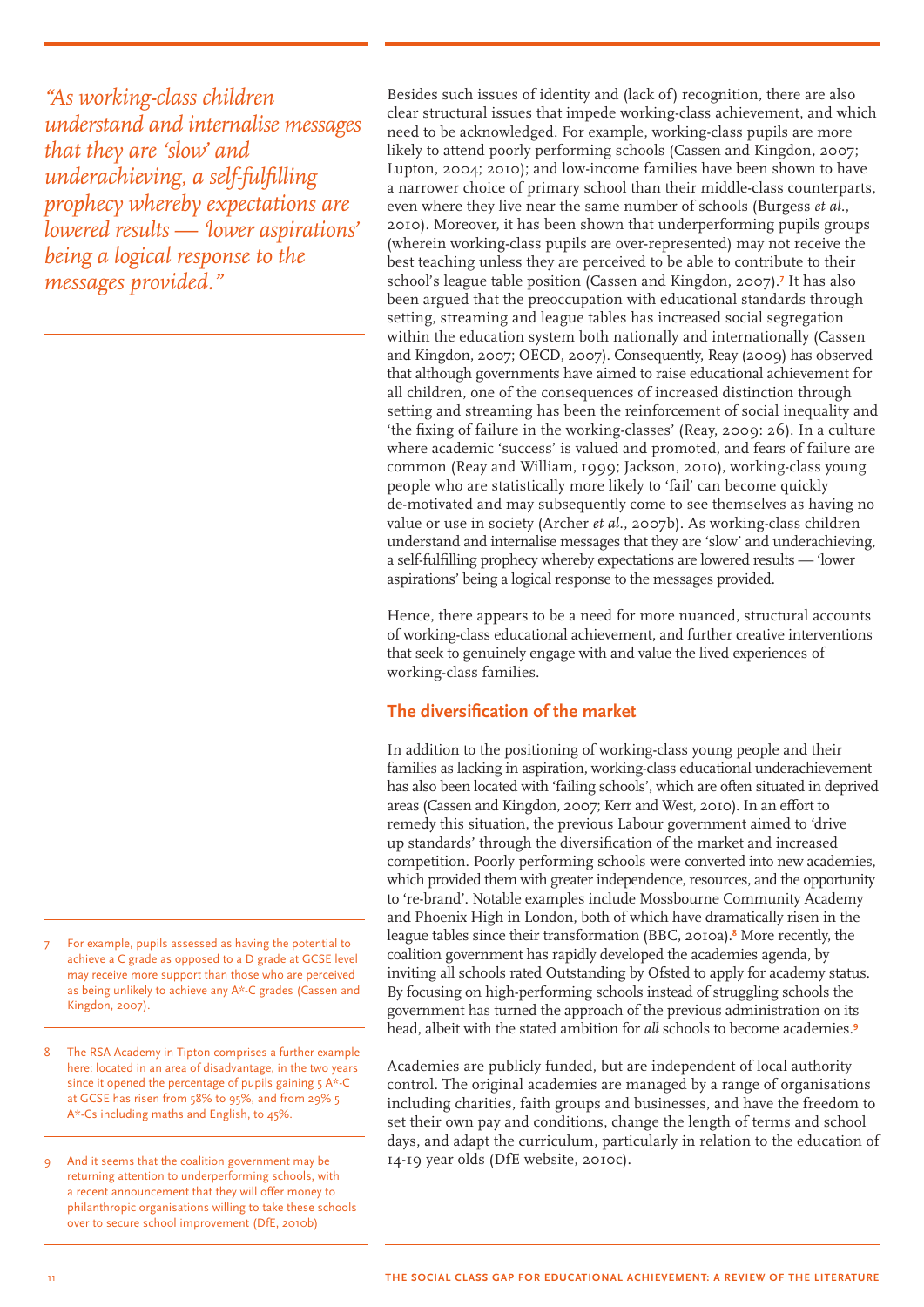According to the National Audit Office's (2010) report on the original academies opened under the previous Labour government's programme, the proportion of pupils achieving 5 or more A\*-C grades at GCSE is improving at a faster rate in academies than schools run by local authorities. However, as we noted above, they have also found that the gap in attainment between disadvantaged children and their more affluent peers has actually grown wider in academies than in other schools, despite the original aim of academies to raise the achievements of all pupils. Although the National Audit Office suggests that 'less disadvantaged pupils benefit from improved standards at the academy more immediately, and that other pupils may take longer to benefit' (2010: 6), further evaluation, particularly with regard to this finding, will be required as the academies programme develops, especially given that the focus is now on Outstanding schools. Analysis of Ofsted figures by Ruth Lupton (2010) shows that, although there is a relatively high proportion of Outstanding schools in areas of high social deprivation (perhaps reflecting previous government interventions and resourcing), generally the pattern is for poor schools to be concentrated in areas of disadvantage, with Outstanding and Good schools disproportionately represented in wealthier areas.

The coalition government has also revealed plans to expand the market by encouraging community involvement through the implementation of 'free schools'. Modelled on the Swedish education system, the vision is one of parents, teachers, and voluntary organisations setting up their own schools in response to parental demand. According to Michael Gove (BBC, 2010c), free schools will address the needs of the poorest children by raising the standard of education in the most disadvantaged areas. However, Mona Sahlin, the leader of the Swedish Democratic Party, has observed that insufficient funding of the project in Sweden has led to many free schools opening with poor facilities and high numbers of unqualified teachers (Guardian, 2010d). Other critics such as Wiborg (2010) have argued that the positive results of free schools in Sweden have been limited and short-term. She has claimed that free schools have increased social segregation and inequality, as they tend to reject children who are perceived to be more 'difficult'. This tendency for Free Schools to increase social inequality, advantaging wealthier children and those from certain minority ethnic groups without demonstrating an overall improvement in results, has been illustrated in a review of the literature on Free Schools (Allen, 2010).

An increasing array of charities, faith groups, businesses, voluntary and community organisations deliver services that were previously limited to the public sector (Ball, 2010; Ball and Junemann, 2010; ALT, 2010). 'New philanthropies' (Ball and Junemann, 2010) are increasingly evident in this environment. These 'new' philanthropic investments are characterised by a 'hands on' approach that emphasises the relationship between 'giving' and the expectation of certain 'outcomes'. New companies are also emerging that aim to provide solutions to complex social problems, both through the sponsorship of interventions and the sale of policy solutions to the state (Ball, 2010; ALT, 2010). Consequently, Ball (2010) has highlighted that a range of 'new voices' in education policy and provision are being created in the move from centralised 'government' to more hybrid, unstable forms of 'governance'. Whether a supporter or a critic of these changes, it is clear that the boundary between the public and private sectors is becoming progressively blurred, and that the landscape of the education system is increasingly complex, convoluted, diverse and fragmented (Ball and Junemann, 2010). Many of these changes, such as the sponsorship of schools by charities and businesses, have been specifically instigated under a banner of improving the educational experiences and achievement of working-class pupils (for example, the previous government's academies programme). Hence private and third sector resourcing and expertise is mobilised to promote social equality. However, the increasing input from the private sector, coupled with the gradual exacerbation of a market in education via increased diversity of offer and the foregrounding of league tables and achievement indicators, has led to strong concerns at an increasingly segregated market in education, in which the wealthy have stronger purchasing power.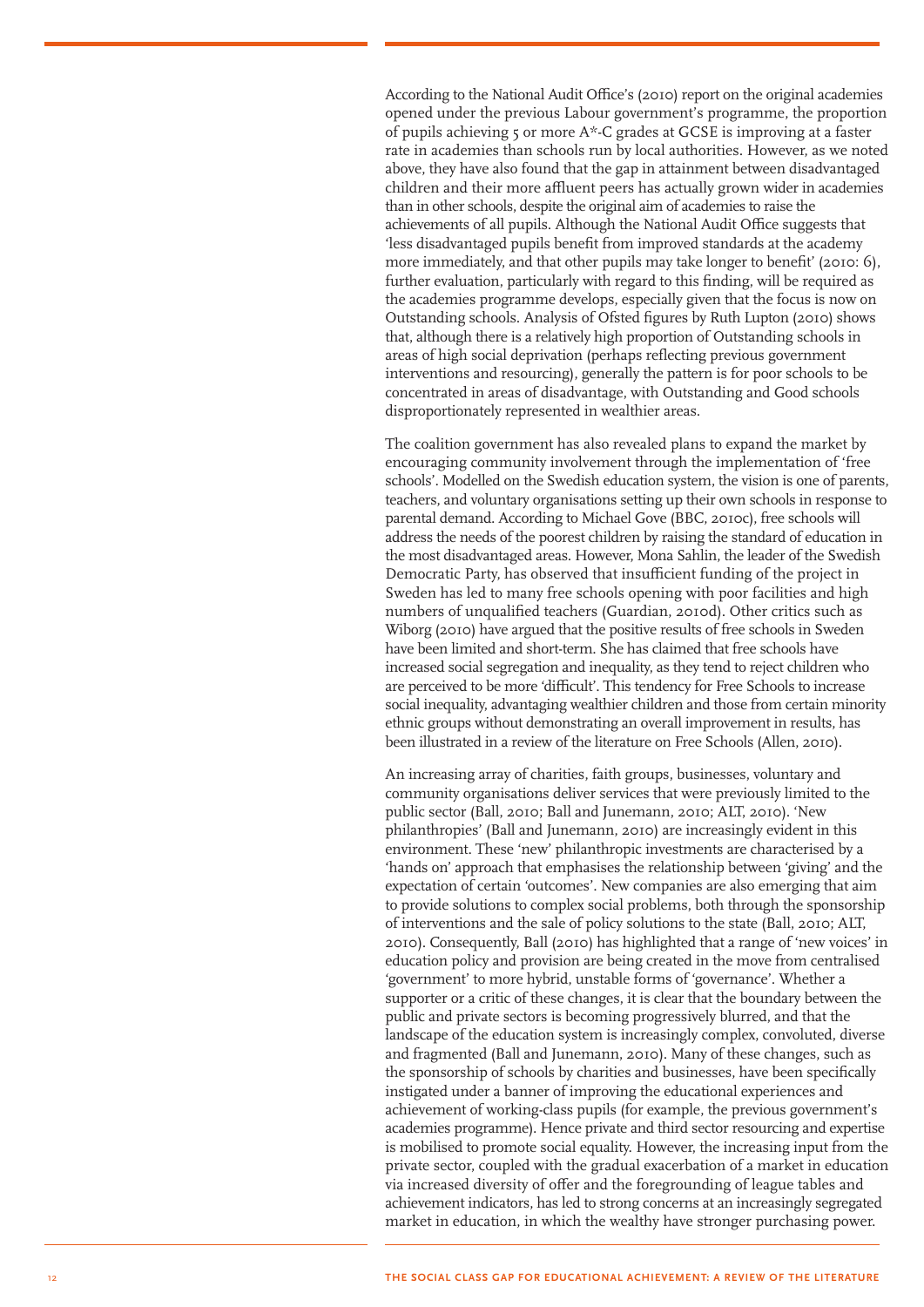*"Cultural capital provided via educational experience and well-resourced networks provides middle-class families with knowledge of 'the rules of the game', understanding of the way the system works and the hierarchies therein, and confidence in liaising with the school."*

If the education system operates as a market, clearly some schools will succeed, whilst others will fail. The 'consumer' within this market is the parent, and much of the rhetoric surrounding 'free schools' in particular has centred on the notion of 'parental choice'. However, the system inevitably favours middle-class parents who possess economic and cultural capital. Examples include the financial resources enabling the possibility of moving house to access the catchment of a high-performing school, or buying additional tutoring to support entrance exams (practices documented by Cassen and Kingdon, 2007). Likewise, cultural capital provided via educational experience and well-resourced networks provides middle-class families with knowledge of 'the rules of the game', understanding of the way the system works and the hierarchies therein, and confidence in liaising with the school, etc. (Reay, 1998; Crozier, 2000; Crozier and Reay, 2005). By contrast, some working-class parents have little choice but to send their children to schools with bad reputations and poor results. Research by Burgess and colleagues (2009) has demonstrated that, while working-class parents are also concerned with school quality in identifying a location for their children, they more often have to opt nevertheless for the local school (see also Wilson, 2010). The work of Lupton (2006; 2010) and Cassen and Kingdon (2007) shows that working-class young people are over-represented in poorer quality schools.**<sup>10</sup>** Burgess and colleagues' analysis of primary school entrance (2010) also demonstrates that working-class families are less likely than their middle-class counterparts to be offered their school of choice.

The OECD PISA analysis (2007), and other academic analysis of the PISA figures (Angel Alegre and Ferrer, 2010) has identified that 'more market-oriented school regimes tend to increase schools' social segregation, whilst those characterised as more comprehensive and publicly regulated tend to reduce it' (Angel Alegre and Ferrer, 2010: 433). Hence, the Sutton Trust (2010a) has argued that in order to mitigate these consequences of marketisation there needs to be a fair access and admissions policy for disadvantaged pupils, and that in areas of deprivation, schools should be encouraged to take poorer pupils through the incentive of a  $f_3,000$  'pupil premium' (see below). In addition, they have suggested that there should be a measure in league tables showing the extent to which the school is narrowing the attainment gap between disadvantaged and other pupils.

The coalition government have adopted a Pupil Premium as policy, specifically as part of a social justice agenda. As the Times Educational Supplement (2010) reports, although the sum to fund the Pupils Premium is less than the  $f_7$  billion first mooted, in relation to the cuts to other government departments in the recent 2010 Spending Review the commitment to the  $f_2$ ,  $f_5$  billion fund is significant. And, this fund constitutes a redistributive policy, given that the money is not additional, and hence while the policy will increase the budgets of some schools, those with lower numbers of pupils on free school meals will lose out (a point of concern articulated by some affected) (TES, 2010, BBC, 2010d). However, it has been warned that cuts to one-to-one learning, the Every Child Matters Programme, the Education Maintenance Allowance (EMA), and a range of other programmes targeting the needy, risk undermining any benefits to working-class pupils (Hargreaves, 2010; Laird, 2010).

Although policy makers are increasingly intent upon 'closing the gap' in educational achievement, recent strategies that aim to realise this, either by raising aspirations or diversifying the market, are both significantly flawed. There is a need for innovative ideas in order to close the social class gap in education, but despite a plethora of initiatives, evidence as to their effectiveness is uncertain. The following section discusses some of the current initiatives and their underpinning assumptions in more detail.

10 Kingdon and Cassen (2010) also show that disproportionate attendance at poorer-quality schools is a factor in the explanation for differential ethnic minority performance.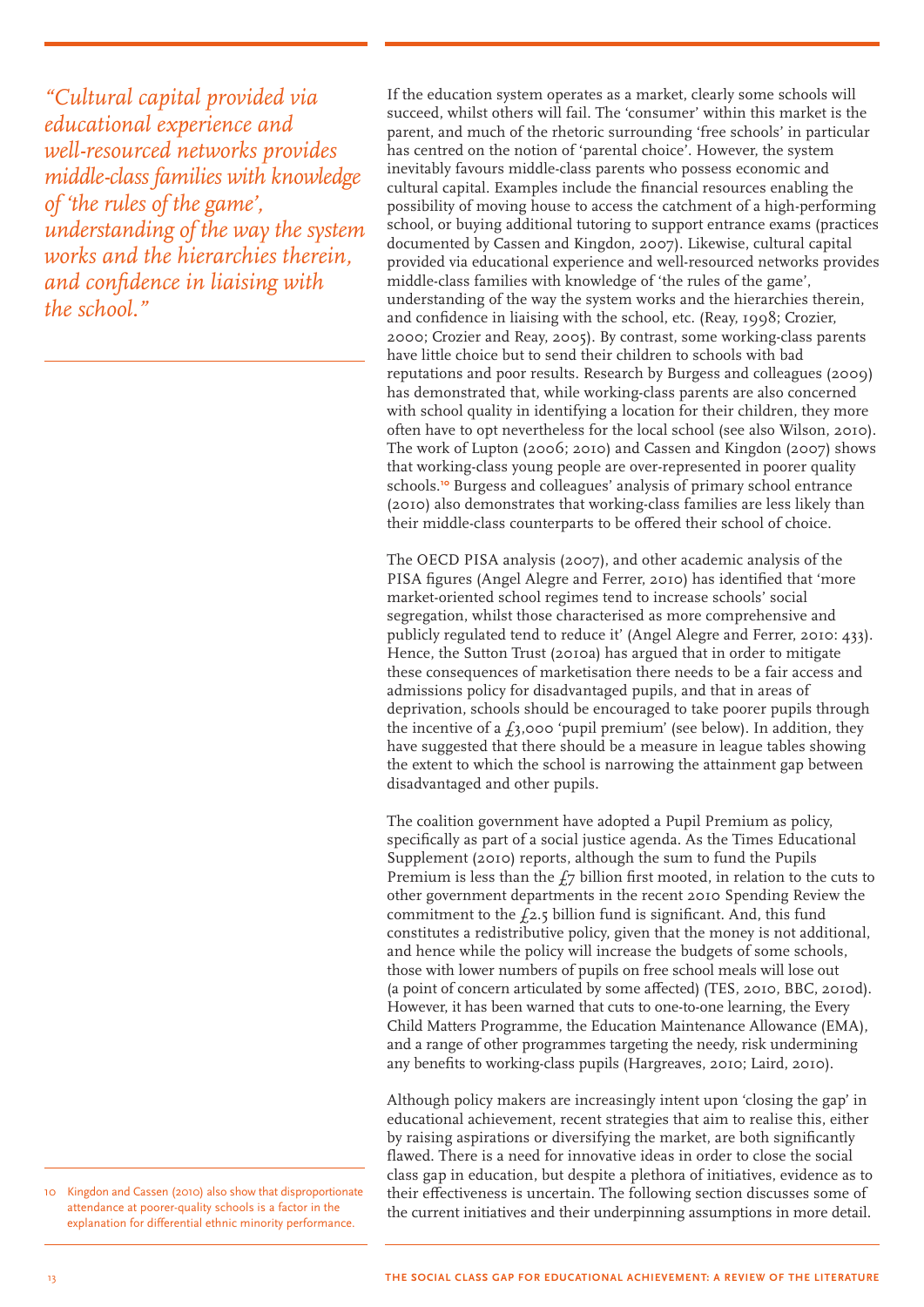### **Ass essing curr e n t interv e n tions**

There has been a wide range of interventions from government and charities that have sought to address the issue of the social class gap for educational achievement. Clearly we cannot do justice to, or even mention, all of them in this brief review. However, in this section we document key programmes which have approached the issue in different ways.

A great deal of emphasis has been placed on the importance of strong leadership (Demie and Lewis, 2010) and high quality teaching within schools in deprived areas (Cassen and Kingdon, 2007; Kerr and West, 2010). For example, the National College of School Leadership (NCSL) in partnership with organisations including Future Leaders and ARK (Absolute Return for Kids) has developed a programme in urban schools for 'middle leaders', such as heads of year, or heads of department. The scheme works to strengthen school leadership in disadvantaged areas by mentoring and coaching these teachers as they introduce improvement initiatives in their schools (NCSL website, 2010). There is also emphasis on sharing and extension of excellent leadership practice to help struggling schools, with schools collaborating as 'families' to facilitate school improvement (Hargreaves, 2010).

With regard to initial teacher training, one of the most significant programmes has been the *Teach first* initiative. The Teach first charity was established in 2002 with the intention of training 'exceptional' graduates to work as teachers in disadvantaged schools. It operates on a business model, trains between 500 and 600 graduates each year and is among the top 10 graduate employers (Teach first website, 2010). Following a recent grant of  $f_4$  million from the government, it plans to double in size over the next few years, aiming to place its teachers in a third of all secondary schools (Teach first website, 2010). The Teach first training programme commences with a six week course, upon which the graduates enter the classroom and teach in placement schools for two years. The scheme also focuses on leadership training, with a view to encouraging participants to develop the skills to lead organisations in a variety of contexts. 55% of those trained continue to teach after their two years of training, and some others remain employed in educational settings (Teach first website, 2010). The Teach first programme has not been without controversy: for example, Hutchings *et al.* (2006) draw attention to some of the limitations of the scheme, including the potentially divisive concept of the 'Teach first identity'. They observe that Teach first recruits are actively encouraged to see themselves as 'a cut above the rest' and as having the ability to single-handedly make a difference to their 'failing' placement schools. Although in many cases the results have been encouraging, Hutchings *et al.* (2006) have suggested that the promotion of such an identity has the potential to belittle 'normal teachers' already working in these schools and create divisions within the profession. Ofsted (2008) has stated however that the programme is providing effective teacher training, observing that many of the trainees made a 'strong positive contribution' to their placement schools (Ofsted, 2008: 17).

Other interventions focus on working-class young people themselves, and aim to increase educational engagement and attainment by developing strategies to raise aspirations. For example, the *Extra Mile* project, launched in July 2008, has aimed to develop ways to raise aspirations amongst primary and secondary school pupils living in disadvantaged communities. A wide range of activities has been initiated as part of the project, including attempts to 'broaden pupils' horizons by offering experiences and opportunities they would not otherwise get' (DfE website, 2010d).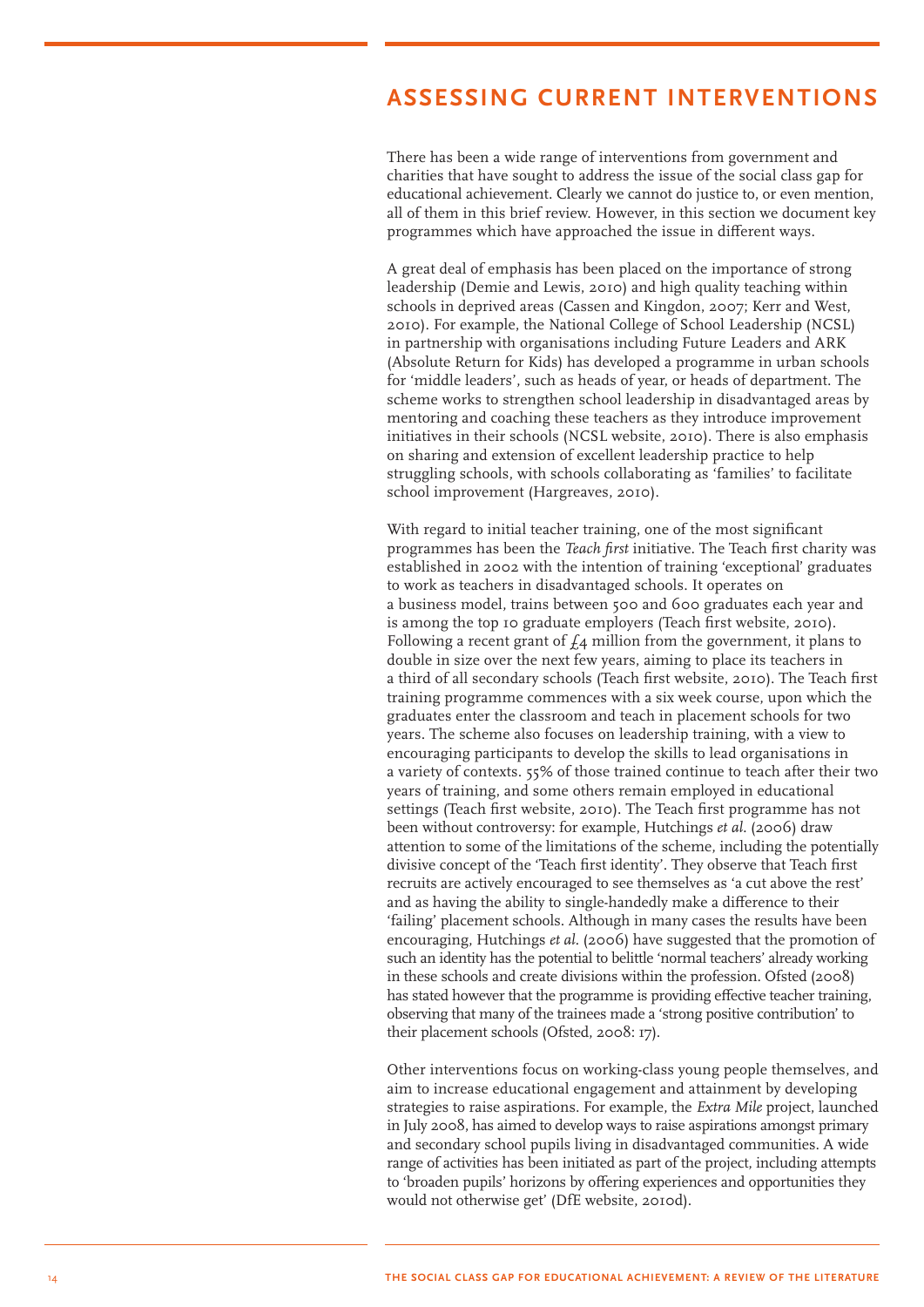This has included music and craft activities, and visits to places of local interest. At primary level, schools participating in the project have also increased their emphasis on communication skills and the articulation and management of emotions. The Department for Education has stated that the initial findings have been positive (DfE website, 2010d), but that a full evaluation of the project will be available in March 2011.

The *Aimhigher* scheme, launched in 2004, also aims to raise aspirations by encouraging working-class young people to participate in further and higher education. Activities include visits to university campuses, attendance at residential summer schools, master-classes and mentoring. The National Foundation for Educational Research (NFER) has stated that the project's progress has been 'patchy' (Passy *et al.,* 2009), which is perhaps not surprising given the highly marketised environment and the cultural and financial resources mobilised by many middle-class families to secure their offspring's elite university trajectory.

Various charities and corporate organisations have also developed schemes to raise the aspirations of working-class young people. For example, the Social Mobility Foundation is a charity that offers mentoring, summer internships, and careers sessions to academically able Year 12 students from working-class backgrounds (Social Mobility Foundation website, 2010). Similarly, *Pure Potential* is an independent organisation that aims to promote social mobility by encouraging working-class young people to apply to the most prestigious universities. It runs various sessions on university applications and future careers for selected high achieving working-class young people (Pure Potential website, 2010). More specifically, *A C Diversity*, which receives corporate support from J P Morgan, implements programmes for the educational development of working-class young people with African and Caribbean heritage. Once again, academically able young people are selected for a mentoring and enrichment programme that includes a summer school at Oxford University (*A C Diversity* website, 2010). However, given the statistics quoted earlier, and the various factors constraining working-class young people's entrance to Higher Education (and especially to elite universities), realising these aims represents a huge challenge.

Further initiatives include centrally driven 'area-based initiatives', which aim to raise educational attainment in areas of disadvantage. For example, the *Excellence in Cities* scheme has worked with 58 local authorities in order to enhance the aspirations of working-class children and their parents. Initiatives have included the appointment of Learning Mentors, the introduction of Learning Support Units for disruptive pupils within schools, and the extension of activities for 'gifted and talented' pupils (DCSF website, 2010e). Likewise, the *City Challenge* (targeting Greater Manchester, London and the Black Country) includes schemes such as *Futureversity* in London which works with local businesses to run workshops for young people as part of a 'summer uni'. The courses, which include photography, design, business studies, catering, performing arts, and sport, aim to develop skills through enjoyable, 'unconventional learning', and provide new opportunities and experiences for young people from diverse backgrounds (Futureversity, 2010). Although there are plans for the Futureversity scheme to be extended to other areas, some researchers have stated that although 'the 'official' view is that programmes such as the London Challenge have accelerated attainment significantly and begun to 'close the gap' between high and low achieving groups of learners, the gains seem relatively small, the costs substantial, and the methods of measuring 'increases' in attainment increasingly look like proxies for success, rather than indicators of substantive change' (Kerr and West, 2010, p.13).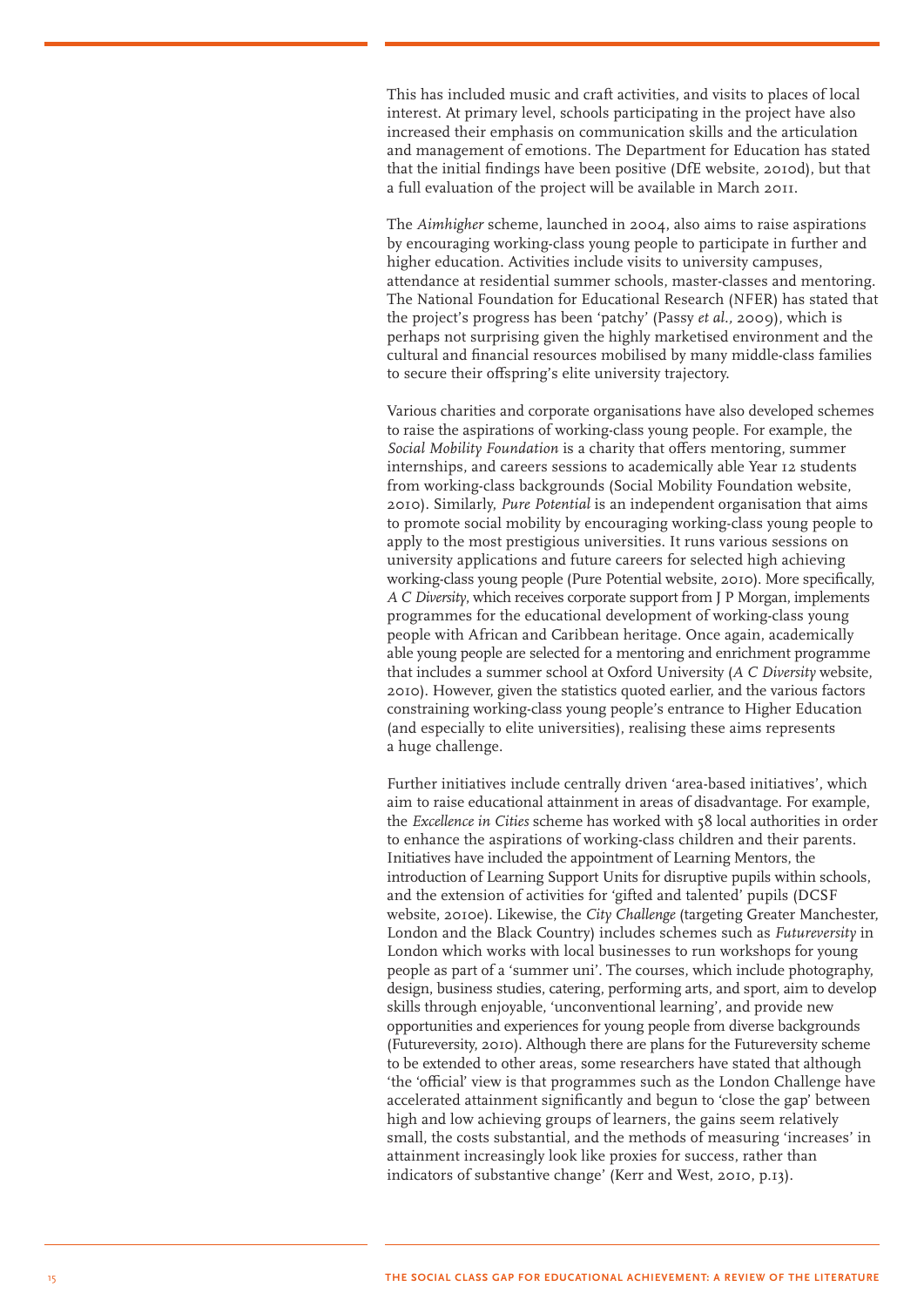*"The solution to the problem of educational inequality will not be found as long as interventions continue to be 'grafted' onto a fundamentally unequal education system."*

In addition to these centrally funded initiatives, various charitable and corporate mentoring schemes are also in existence. These include work by the *Private Equity Foundation,* which draws on the resources of private equity firms in order to support charities that focus on young people who are not in education, employment or training (Private Equity Foundation website, 2010), and the *Sutton Trust*, which funds a range of projects, including mentoring schemes and private tuition for disadvantaged students (Sutton Trust website, 2010).

Our review of the literature reveals that although a wide range of initiatives, such as those described above, has been implemented in recent years, there is considerable debate about their effectiveness (Kerr and West, 2010; Dyson, *et al.*, 2010). Many of the initiatives are measured through increases in attainment, and overall there has been little sustained improvement with regard to the educational outcomes of disadvantaged groups (Kerr and West, 2010). Furthermore, notions of educational engagement have been frequently conflated with the rhetoric of raising aspirations. As previously discussed, taking a deficit approach to working-class young people and their families may lead to further alienation and marginalisation, and can divert attention away from the structural factors that lead to educational underachievement. Although various positive interventions have been developed, Dyson *et al.* (2010) posit that the solution to the problem of educational inequality will not be found as long as interventions continue to be 'grafted' onto a fundamentally unequal education system. As such, they argue for an approach that simultaneously tackles social and educational inequality, and assert that holistic interventions are required, which take into account the dynamics of local areas: their resources, structures and systems. Instead of employing deficit discourses and compensatory models that focus on what communities 'lack', Dyson *et al.* (2010) emphasise the importance of building on the successful and positive resources that reside in individual communities.

Our own analysis of the literature and various interventions in the field has identified several trends in philanthropic attempts to address the social class gap for educational attainment. Of course, by no means all interventions share these characteristics, but they feature prominently across the field, as follows:

- A 'meritocratic' approach that targets individual high achieving working-class young people
- A focus on 'raising aspirations' of individuals and their families
- A focus on academic routes, and on prestigious universities and career paths
- A focus on attainment, rather than engagement with education

As we have observed, there are initiatives that do not share these attributes, and we highlight a couple here to illustrate these approaches. In their critique of existing interventions, Dyson *et al*. (2010) assert that there should be a move away from the market-based model of education that concentrates on the performance of individual schools, and towards collective activity that engages with the complex dynamics of local contexts. Such an approach may be seen to be illustrated by the RSA's Area Based Curriculum, which aims to engage a wide range of local organizations and community groups in the development of a diverse and relevant curriculum that reflects the different cultures and communities within a locality. It is underpinned by the notion that new ways of learning can be developed through the collaboration of schools and local communities, and seeks to recognise the various lived experiences of young people within the framework of the curriculum. Although the Area Based Curriculum approach promotes the idea that *all* communities can contribute to the curriculum, it has the potential to be particularly beneficial in disadvantaged or diverse communities, where young people are more likely to feel alienated by the generic curriculum (RSA, 2010).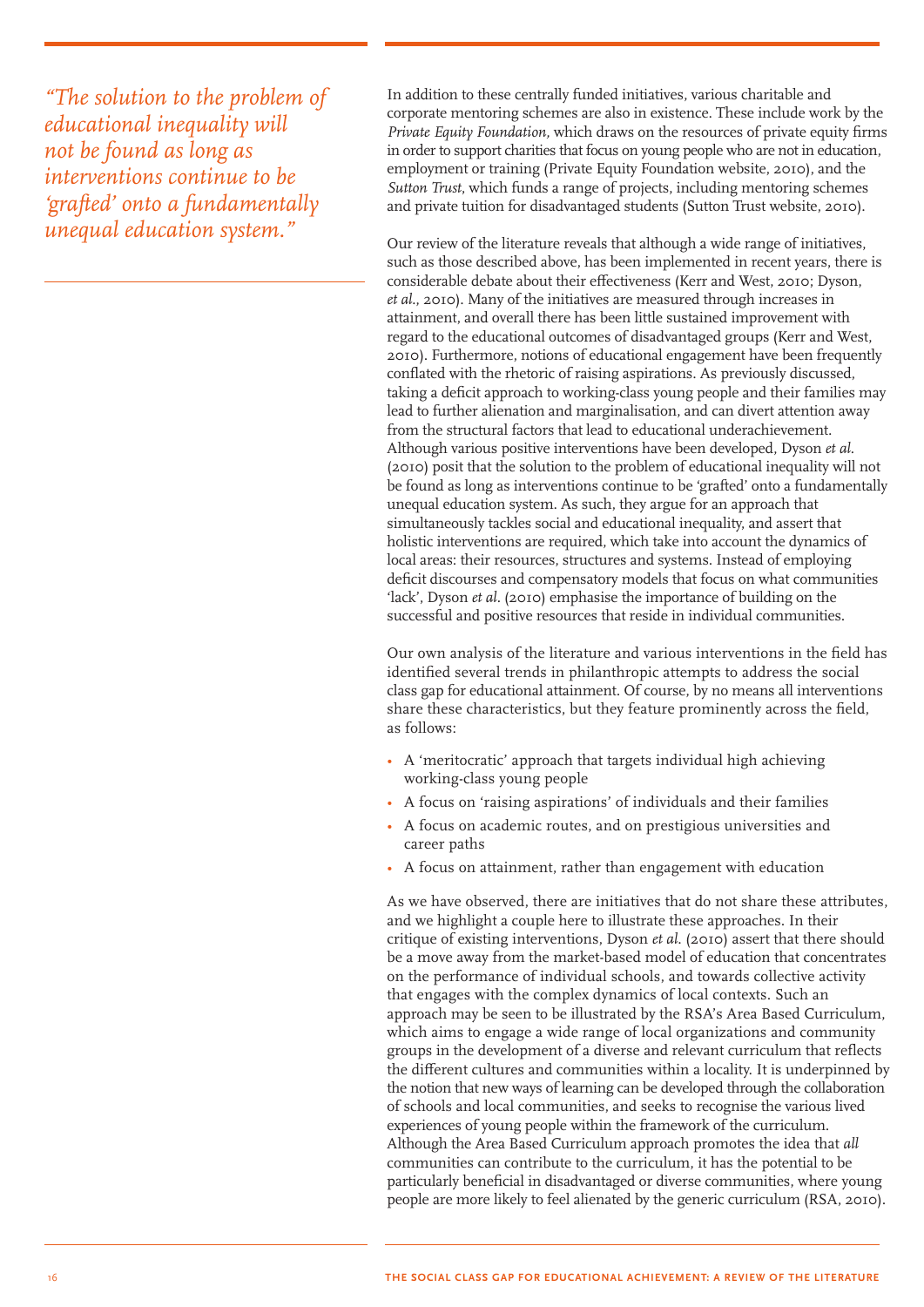*"Our review suggests the need for greater attention to the educational engagement of working-class young people (as an essential precursor to attainment); and for work with an inclusive approach that addresses vocational as well as academic routes, and wide groups of young people."*

A further example of more collectivist work with a focus on whole groups rather than specific 'high ability' groups is that of the University of the Arts, which takes young people from low-income families — irrespective of ability — on its widening participation projects. Young people work together, often with the input of famous artists and designers, to create projects such as advertising campaigns, fashion shows, art productions, and so on. The impressive success and quality of work produced by young people on these projects makes the model particularly notable.

What our analysis suggests, then, is that there is a relative lack of philanthropic initiatives to close the social class gap adopting the following features:

- A focus on educational engagement and ownership by working-class young people, as a precursor to achievement
- Addressing working-class young people as a group, irrespective of 'ability'; emphasising collectivist, rather than individualistic approaches
- Attention to vocational routes and careers in addition to academic routes
- A focus on, and valuing of, the existing knowledges of working-class young people

We argue that, not only are such approaches currently scarce, but that they are vital to incorporate if the social class gap in achievement is to be addressed (as opposed to simply making slight increases in the number of working-class applicants to elite universities, and so on; important as this latter may be). Of course, as we have reported, the success of any local and/or small-scale intervention may be constrained by the regressive effects of structural aspects within the education system. However, we would argue nevertheless that understanding working-class young people's local circumstances and employment prospects, focusing on engaging working-class young people with their education as a necessary precursor to attainment, and valuing working-class young peoples' existing experience and expertise, are of fundamental importance in facilitating success.

#### **To summarise:**

A diverse range of existing intervention programmes seek to narrow the attainment gap. Many of these interventions focus on the notion of 'raising aspirations', focusing on individuals rather than structural issues. Further, many philanthropic initiatives adopt relatively individualist, 'meritocractic' approaches, and are concerned with academic routes — for example focusing on select high achieving young people from less advantaged backgrounds, and encouraging their progression to higher education or elite occupations via mentoring, immersion experiences and/or advocacy. Far fewer interventions focus on vocational (as well or instead of academic) routes, or on whole groups of young people (i.e. irrespective of ability). Our review suggests the need for greater attention to the educational engagement of working-class young people (as an essential precursor to attainment); and for work with an inclusive approach that addresses vocational as well as academic routes, and wide groups of young people. It appears important that young people's identities and existing skills and knowledge are recognised and valued, in contrast to the assumptions of 'deficit' promulgated by some schemes. Moreover, many mentoring schemes are by their nature 'top down', with mentors offering advice and support to mentees. Few programmes accentuate the mutual learning and benefits resulting from social-mixing, mutual understanding and shared purpose. Yet such an approach was identified by academic experts at a recent RSA salon (2010) as vital for engaging, and valuing as well as helping, workingclass young people.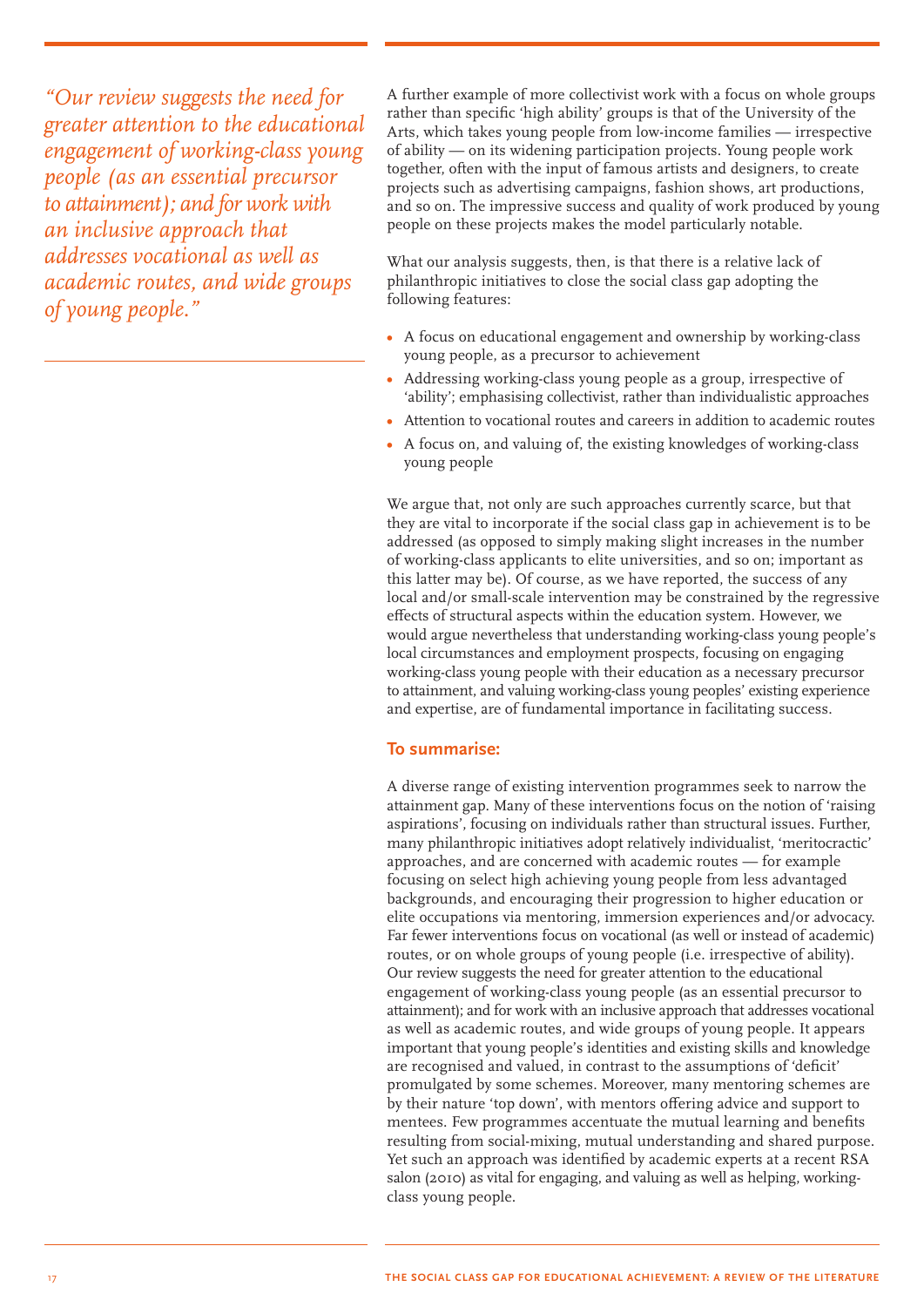*"There is a need for interventions that depart from the assumptions underpinning the rhetoric of 'raising aspirations' and that seek instead to actively include workingclass young people, by supporting their agency to exercise more control over their education, and by valuing their lived experiences and identities."*

### **Conclusion**

This review sought to outline some of the key issues in relation to social class and educational attainment. Although social class intersects with gender and ethnicity in complex ways to reproduce educational inequality, it remains the strongest predictor of educational achievement in Britain. Striking inequalities are witnessed during early years education, and throughout compulsory schooling, where the literature has shown how the quasi-market in schooling, and processes of segregation and distinction therein, exacerbates inequality. Such inequalities are also reflected in the rates of participation by working-class young people in further and higher education. Following the recent recommendations of the Browne Review, which include the removal of the cap on tuition fees (Browne, 2010), concerns have been raised at the likelihood that young people from less affluent backgrounds may be further deterred from pursuing a path into higher education in the future (NUT, 2010; Sutton Trust, 2010b). Thus, as Archer *et al.* (2003) have recommended, analysis of inequalities in the various education sectors should not only take into account the complex and diverse identities of young people, but should also challenge the institutions and structures that sustain educational inequality. These conclusions raise profound questions, such as whether educational equality is compatible with advanced capitalism, what sorts of (fundamental) shifts would be needed to achieve more equitable outcomes, and how much can be achieved via education policy rather than (or in conjunction with) fiscal and welfare policy? At present, such discussion appears somewhat limited, and initiation of further, radical thinking on these issues is urgently required.

Although a wide variety of initiatives has been developed to address the socio-economic gap for educational achievement, evidence regarding their effectiveness is contradictory. Hence, there is a need for interventions that depart from the assumptions underpinning the rhetoric of 'raising aspirations' and that seek instead to actively include working-class young people, by supporting their agency to exercise more control over their education, and by valuing their lived experiences and identities. There is also a need for a focus on educational engagement as a precursor to achievement, and a broadening of initiatives in two regards, to instigate: **a)** more work that values young people from working-class backgrounds as a group, rather than selective targeting of high achieving individuals; and **b)** a valuing of educational routes beyond the exclusively academic. It would also be beneficial to move away from education policies that focus on the performance of individual schools through setting, streaming and league tables, and market-based models of education that have the potential to socially segregate pupils and favour parents who possess economic capital. finally, this review has outlined the need for interventions that encourage individuals within local communities to work collaboratively in order to create new learning opportunities and forms of knowledge, but which also adopt a structural as opposed to a purely individualistic approach with regard to tackling the causes of inequality. As Dyson *et al.* (2010) have acknowledged, the creation of an equitable education system will take a considerable amount of time to achieve. However, the adoption of holistic and innovative approaches will increase the likelihood of creating a more equitable education system for all.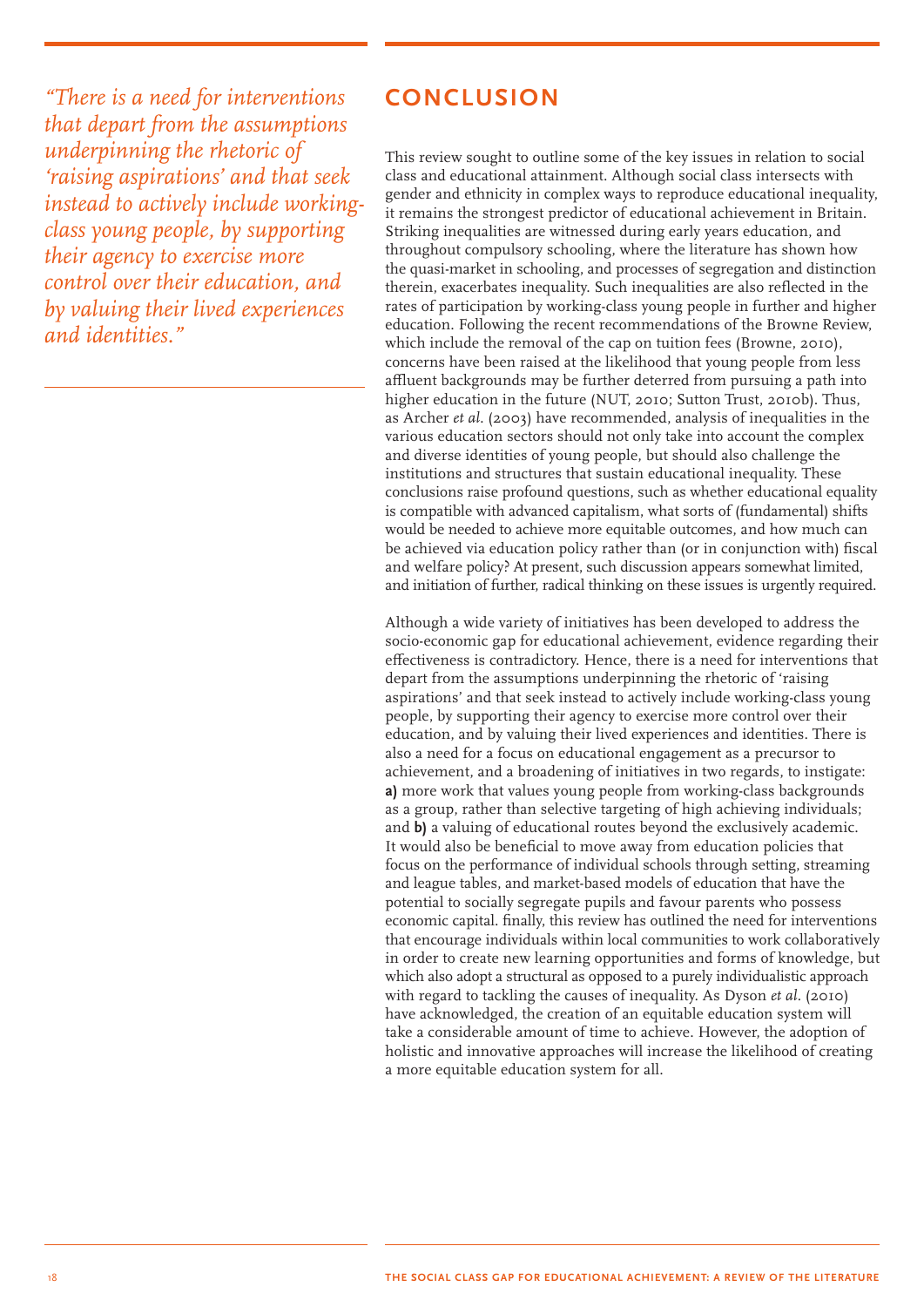### **Bibliography**

#### **A**

A C Diversity website (2010) <http://www.acdiversity.com> (accessed 25th October, 2010).

Allen, R. (2010) **Replicating Swedish 'free school' reforms in England**, [www.bristol.ac.uk/](http://www.bristol.ac.uk/cmpo/publications/allen10.pdf) [cmpo/publications/allen10.pdf](http://www.bristol.ac.uk/cmpo/publications/allen10.pdf)

Angel Alegre, M. and G. Ferrer (2010) School regimes and education equity: some insights based on PISA 2006, **British Educational Research Journal**, 36 (3): 433-461.

Archer, L. (2007) 'Social justice in schools: Engaging with equality', in J. Dillon and M. Maguire (eds), **Becoming a teacher: Issues in secondary teaching,** Berkshire: Open University Press.

Archer, L. and B. Francis (2007) **Understanding Minority Ethnic Achievement**, London: Routledge.

Archer, L., A. Halsall and S. Hollingworth (2007a) "University's not for me — I'm a Nike person': urban working-class young people's negotiations of 'style', identity and educational engagement', **Sociology,** 41(2): 219-237.

Archer, L., A. Halsall and S. Hollingworth (2007b) 'Inner-city femininities and education: 'race', class, gender and schooling in young women's lives', **Gender and Education,** 19(5): 549-568.

Archer, L., M. Hutchings and A. Ross (2003), **Higher Education and Social Class: issues of exclusion and inclusion**, London: Routledge Falmer.

Archer, L., S. D. Pratt and D. Phillips (2001) 'Working-class men's constructions of masculinity and negotiations of (non)participation in higher education', **Gender and Education,** 13(4): 431-449.

Association of Teachers and Lecturers (2010) **England's Schools: not open for business**, London: ATL.

#### **B**

Ball, S. J. (2010) 'New Voices, New Knowledges and the New Politics of Education Research: the gathering of a perfect storm?', **European Educational Research Journal**, 9(2): 124-137.

Ball, S. J. and C. Junemann (2010) ''New' philanthropy, education policy and the state' (ESRC project: RES-062-23- 1484). Dissemination event at the Institute of Education, 29/4/10.

Bauman, Z. (2005) **Work, consumerism and the new poor,** 2nd edn, Berkshire: Open University Press.

BBC (2010a) **Unequal Opportunities with John Humphrys**, 20th September.

BBC (2010b) **Gareth Malone's Extraordinary School for Boys**, 9th September.

BBC (2010c) **Today Programme**, 20th September.

BBC (2010d) "Pupil Premium' means school cuts elsewhere — Gove', 24th October, [http://www.bbc.co.uk/news/](http://www.bbc.co.uk/news/uk-politics-11615216) [uk-politics-11615216](http://www.bbc.co.uk/news/uk-politics-11615216) (accessed 25th October, 2010).

Brown, G. (2007) Speech by Gordon Brown at the University of Greenwich, 31st October, 2007, [http://](http://ukingermany.fco.gov.uk/en/news/?view=Speech&id=4616560) [ukingermany.fco.gov.uk/en/](http://ukingermany.fco.gov.uk/en/news/?view=Speech&id=4616560) [news/?view=Speech&id=](http://ukingermany.fco.gov.uk/en/news/?view=Speech&id=4616560) [4616560](http://ukingermany.fco.gov.uk/en/news/?view=Speech&id=4616560) (accessed 14th October, 2010).

Browne, J. (2010) **Securing a sustainable future for higher education: an independent review of higher education funding and student finance**, [www.independent.gov.uk/](http://www.independent.gov.uk/browne-report) [browne-report](http://www.independent.gov.uk/browne-report) (accessed 14th October, 2010).

Browne, J. and P. Levell (2010) **The distributional effect of tax and benefit reforms to be introduced between June 2010 and April 2014: a revised assessment**, [http://www.ifs.org.uk/](http://www.ifs.org.uk/publications/5246) [publications/5246](http://www.ifs.org.uk/publications/5246) (accessed 18th November, 2010).

Burgess, S., E. Greaves, A. Vignoles and D. Wilson (2009) **What parents want: school preferences and school choice**, CMPO Working Paper 09/222, Bristol: CMPO.

Burgess, S., E. Greaves, A. Vignoles and D. Wilson (2010) Parental choice of primary school in England: what types of school do different types of family really have available to them? (forthcoming, CPMO).

### **C**

Cassen, R. and G. Kingdon (2007) **Tackling low educational achievement**, York: Joseph Rowntree Foundation.

Crozier, G. (2000) **Parents and Schools: Partners or Protagonists?** Stoke-on-Trent and USA, VA: Stylus Publishing: Trentham Books.

Crozier, G. and D. Reay (eds) (2005) **Activating Participation: mothers, fathers and teachers working towards partnershi**p, Stoke-on-Trent and USA, VA: Stylus Publishing: Trentham Books.

Crozier G. and D. Reay (2008) 'From high risk to high hope: how to improve university for working-class students', [http://www.tlrp.org/dspace/](http://www.tlrp.org/dspace/retrieve/3755/9906A6_IOE_CROZIER+poster_HR.pdf) [retrieve/3755/9906A6\\_IOE\\_](http://www.tlrp.org/dspace/retrieve/3755/9906A6_IOE_CROZIER+poster_HR.pdf) [CROZIER+poster\\_HR.pdf](http://www.tlrp.org/dspace/retrieve/3755/9906A6_IOE_CROZIER+poster_HR.pdf) (accessed 14th October, 2010).

Crozier, G., J. Davies and K. Szymanski (2010) 'Education, identity and Roma families: teachers' perspectives and engagement with INSETRom training', **Intercultural Education**, 20(6) 537-548.

Crozier, G., D. Reay, and J. Clayton (2009) The Socio-cultural and Learning Experiences of Working Class Students In Higher Education. In M. David (Ed) **Widening Participation Through Improving Learning**, London, New York: Routledge.

#### **D**

DCSF (2009a) **Key Stage 2 Attainment by Pupil Characteristics, in England 2008/09**, London: DCSF.

DCSF (2009b) **Key Stage 4 Attainment by Pupil Characteristics, in England 2008/09,** London: DCSF.

DCSF (2009c) **Gender and Achievement — Mythbusters**, London: DCSF.

DCSF (2009d) **The Extra Mile: How Schools Succeed in Raising Aspirations in Deprived Communities**, Nottingham: Department for Children, Schools and Families Publications.

DCSF website (2010e) [http://](http://www.standards.dfes.gov.uk/studysupport/impact/eics/) [www.standards.dfes.gov.uk/](http://www.standards.dfes.gov.uk/studysupport/impact/eics/) [studysupport/impact/eics/](http://www.standards.dfes.gov.uk/studysupport/impact/eics/) (accessed 25th October, 2010).

Demie. F. and K. Lewis (2010) **Raising the Achievement of White Working Class Pupils: Barriers and School Strategies**, London: Lambeth Council.

Derrington, C. and S. Kendall (2004) **Gypsy Traveller students in secondary schools,** Stoke on Trent: Trentham Books.

DfE (2010a) [http://www.](http://www.education.gov.uk/16to19/participation/neet/a0064101/strategies-for-16-to-18-year-olds-not-in-education-employment-or-training-neet) [education.gov.uk/16to19/](http://www.education.gov.uk/16to19/participation/neet/a0064101/strategies-for-16-to-18-year-olds-not-in-education-employment-or-training-neet) [participation/neet/a0064101/](http://www.education.gov.uk/16to19/participation/neet/a0064101/strategies-for-16-to-18-year-olds-not-in-education-employment-or-training-neet) [strategies-for-16-to-18-year](http://www.education.gov.uk/16to19/participation/neet/a0064101/strategies-for-16-to-18-year-olds-not-in-education-employment-or-training-neet)[olds-not-in-education](http://www.education.gov.uk/16to19/participation/neet/a0064101/strategies-for-16-to-18-year-olds-not-in-education-employment-or-training-neet)[employment-or-training-neet](http://www.education.gov.uk/16to19/participation/neet/a0064101/strategies-for-16-to-18-year-olds-not-in-education-employment-or-training-neet) (accessed 14th October, 2010).

DfE (2010b) New endowment fund to turn around weakest schools and raise standards for disadvantaged pupils, Press release, London: DfE, 3/11/10. [http://www.education.gov.uk/](http://www.education.gov.uk/inthenews/pressnotices/a0066416/new-endowment-fund-to-turn-around-weakest-schools-and-raise-standards-for-disadvantaged-pupils) [inthenews/pressnotices/](http://www.education.gov.uk/inthenews/pressnotices/a0066416/new-endowment-fund-to-turn-around-weakest-schools-and-raise-standards-for-disadvantaged-pupils) [a0066416/new-endowment](http://www.education.gov.uk/inthenews/pressnotices/a0066416/new-endowment-fund-to-turn-around-weakest-schools-and-raise-standards-for-disadvantaged-pupils)[fund-to-turn-around-weakest](http://www.education.gov.uk/inthenews/pressnotices/a0066416/new-endowment-fund-to-turn-around-weakest-schools-and-raise-standards-for-disadvantaged-pupils)[schools-and-raise-standards](http://www.education.gov.uk/inthenews/pressnotices/a0066416/new-endowment-fund-to-turn-around-weakest-schools-and-raise-standards-for-disadvantaged-pupils)[for-disadvantaged-pupils](http://www.education.gov.uk/inthenews/pressnotices/a0066416/new-endowment-fund-to-turn-around-weakest-schools-and-raise-standards-for-disadvantaged-pupils)

DfE (2010c) [http://www.](http://www.education.gov.uk/schools/leadership/typesofschools/academies) [education.gov.uk/schools/](http://www.education.gov.uk/schools/leadership/typesofschools/academies) [leadership/typesofschools/](http://www.education.gov.uk/schools/leadership/typesofschools/academies) [academies](http://www.education.gov.uk/schools/leadership/typesofschools/academies) (accessed 14th October, 2010).

DfE (2010d) [http://www.](http://www.education.gov.uk/schools/leadership/schoolperformance/pedagogyandpractice/a0058430/the-extra-mile-project) [education.gov.uk/schools/](http://www.education.gov.uk/schools/leadership/schoolperformance/pedagogyandpractice/a0058430/the-extra-mile-project) [leadership/school](http://www.education.gov.uk/schools/leadership/schoolperformance/pedagogyandpractice/a0058430/the-extra-mile-project) [performance/pedagogy](http://www.education.gov.uk/schools/leadership/schoolperformance/pedagogyandpractice/a0058430/the-extra-mile-project) [andpractice/a0058430/](http://www.education.gov.uk/schools/leadership/schoolperformance/pedagogyandpractice/a0058430/the-extra-mile-project) [the-extra-mile-project](http://www.education.gov.uk/schools/leadership/schoolperformance/pedagogyandpractice/a0058430/the-extra-mile-project) (accessed 14th October, 2010).

Dyson, A., S. Goldrick, L. Jones, and K. Kerr (2010) **Equity in Education: Creating a fairer education system**, Manchester: Centre for Equity in Education, University of Manchester.

#### **E**

Epstein, D., J. Elwood, V. Hey and J. Maw (eds) (1998), **Failing boys?: Issues in Gender and Achievement**, Buckingham: Open University Press.

**F** 

Francis, B. (2006) 'Heroes or zeroes? The discursive positioning of 'underachieving boys' in English neo-liberal education policy', **Journal of Education Policy**, 21(2): 187-200.

Francis, B. and V. Hey (2009) 'Talking back to power: snowballs in hell and the imperative of insisting on structural explanations', **Gender and Education** 21(2): 225-232.

Francis, B. and C. Skelton (2005) **Reassessing Gender and Achievement**, London: Routledge.

Futureversity (2010) Annual Report 2009-2010, [http://futureversity.org/](http://futureversity.org/content/415/Annual-reports) [content/415/Annual-reports](http://futureversity.org/content/415/Annual-reports) (accessed 14th October, 2010).

### **G**

Gerwitz, S. (2001) 'Cloning the Blairs: New Labour's programme for the re-socialization of working class parents', **Journal of Education Policy**,16, pp. 365-378.

Gillborn, D. and H. Mirza (2000) **Educational Inequality: Mapping race, class and gender**, London: HMI.

Gove, M. (2010) **Address to the Conservative Party Conference**, DeHavilland, [www.dehavilland.co.uk](http://www.dehavilland.co.uk)

Guardian (2010a) "Rich, thick kids' achieve much more than poor clever ones, says Gove', [http://www.guardian.co.uk/](http://www.guardian.co.uk/education/2010/jul/28/gove-academies-rich-thick-kids) [education/2010/jul/28/gove](http://www.guardian.co.uk/education/2010/jul/28/gove-academies-rich-thick-kids)[academies-rich-thick-kids](http://www.guardian.co.uk/education/2010/jul/28/gove-academies-rich-thick-kids)  $(28th$  July).

Guardian (2010b) 'Oxbridge's class divide raises food for thought', [http://www.guardian.](http://www.guardian.co.uk/theguardian/2010/sep/18/oxford-cambridge-university-free-meals) [co.uk/theguardian/2010/sep/18/](http://www.guardian.co.uk/theguardian/2010/sep/18/oxford-cambridge-university-free-meals) [oxford-cambridge-university](http://www.guardian.co.uk/theguardian/2010/sep/18/oxford-cambridge-university-free-meals)[free-meals](http://www.guardian.co.uk/theguardian/2010/sep/18/oxford-cambridge-university-free-meals) (18th September).

Guardian (2010c),

'Working-class revolution not reaching 'posh' universities', [http://www.guardian.co.uk/](http://www.guardian.co.uk/education/2010/sep/28/working-class-students-posh-universities) [education/2010/sep/28/](http://www.guardian.co.uk/education/2010/sep/28/working-class-students-posh-universities) [working-class-students-posh](http://www.guardian.co.uk/education/2010/sep/28/working-class-students-posh-universities)[universities](http://www.guardian.co.uk/education/2010/sep/28/working-class-students-posh-universities) (28th September).

Guardian (2010d) 'Don't trust the Conservative education policy — they want to implement our Swedish failures', [http://www.guardian.](http://www.guardian.co.uk/politics/2010/may/02/conservative-education-policy-swedish-failures) [co.uk/politics/2010/may/02/](http://www.guardian.co.uk/politics/2010/may/02/conservative-education-policy-swedish-failures) [conservative-education-policy](http://www.guardian.co.uk/politics/2010/may/02/conservative-education-policy-swedish-failures)[swedish-failures](http://www.guardian.co.uk/politics/2010/may/02/conservative-education-policy-swedish-failures) (2nd May).

Guardian (2010e) 'Private companies will run 'free schools", [http://www.guardian.](http://www.guardian.co.uk/education/2010/may/25/free-schools-private-companies) [co.uk/education/2010/](http://www.guardian.co.uk/education/2010/may/25/free-schools-private-companies) [may/25/free-schools-private](http://www.guardian.co.uk/education/2010/may/25/free-schools-private-companies)[companies](http://www.guardian.co.uk/education/2010/may/25/free-schools-private-companies) (25th May).

#### **H**

Hargreaves, D. (2010) **Creating a self-improving school system,** London: National College of Leadership for Schools and Children's Services.